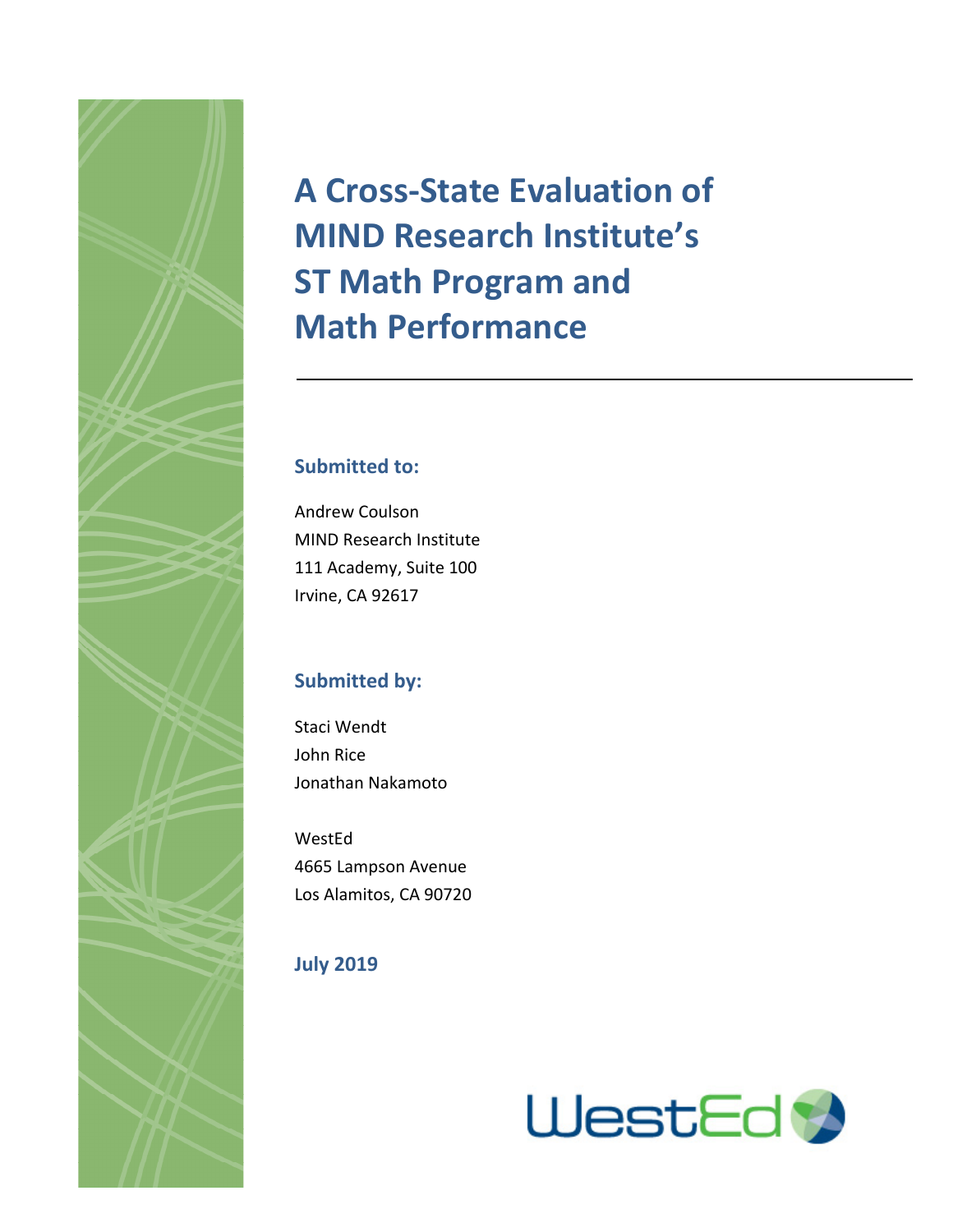© 2019 WestEd. All rights reserved.

This report was prepared under contract C-16595 from The MIND Research Institute. The content does not necessarily reflect the views or policies of the funder.

Suggested citation: Wendt, S., Rice, J., & Nakamoto, J. (2019). *A cross-state evaluation of MIND Research Institute's ST Math program and math performance.* San Francisco, CA: WestEd.



WestEd is a nonpartisan, nonprofit research, development, and service agency that works with education and other communities throughout the United States and abroad to promote excellence, achieve equity, and improve learning for children, youth, and adults. WestEd has more than a dozen offices nationwide, from Massachusetts, Vermont, Georgia, and Washington, DC, to Arizona and California, with headquarters in San Francisco.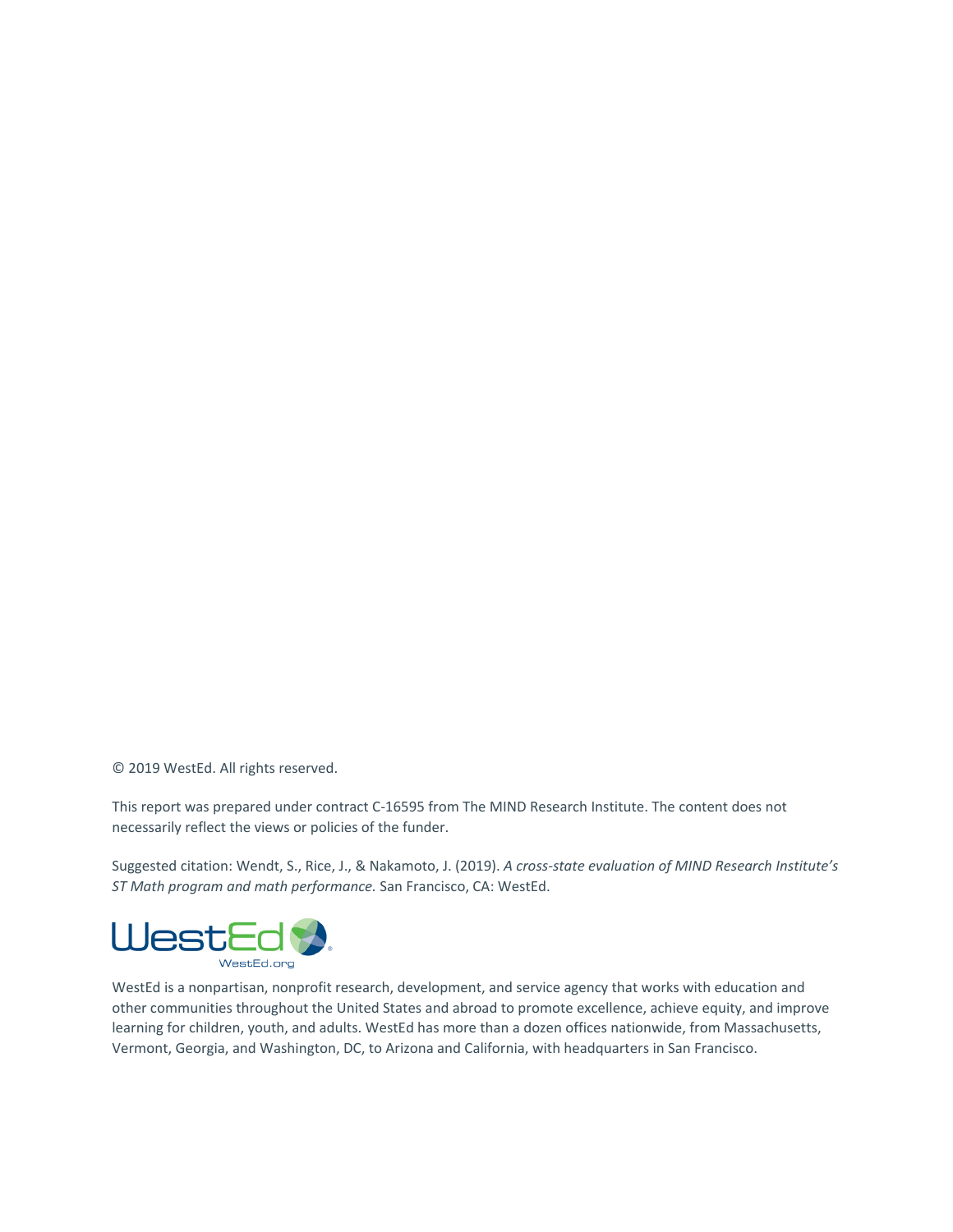| Results for Schools with at Least One Grade Level that Implemented ST Math with Fidelity  2  |  |
|----------------------------------------------------------------------------------------------|--|
|                                                                                              |  |
|                                                                                              |  |
|                                                                                              |  |
|                                                                                              |  |
|                                                                                              |  |
|                                                                                              |  |
|                                                                                              |  |
|                                                                                              |  |
| Results for Schools With At Least One Grade Level That Implemented ST Math With Fidelity  14 |  |
|                                                                                              |  |
|                                                                                              |  |
|                                                                                              |  |
|                                                                                              |  |
|                                                                                              |  |
| <b>List of Exhibits</b>                                                                      |  |
| Exhibit ES1. Number of Schools Provided With ST Math at Each Grade Level and That            |  |
|                                                                                              |  |
| Exhibit 2. Number of Schools Provided With ST Math at Each Grade Level and That              |  |
| Exhibit 3. Differences in Mathematics Performance for Schools Provided With ST Math, by      |  |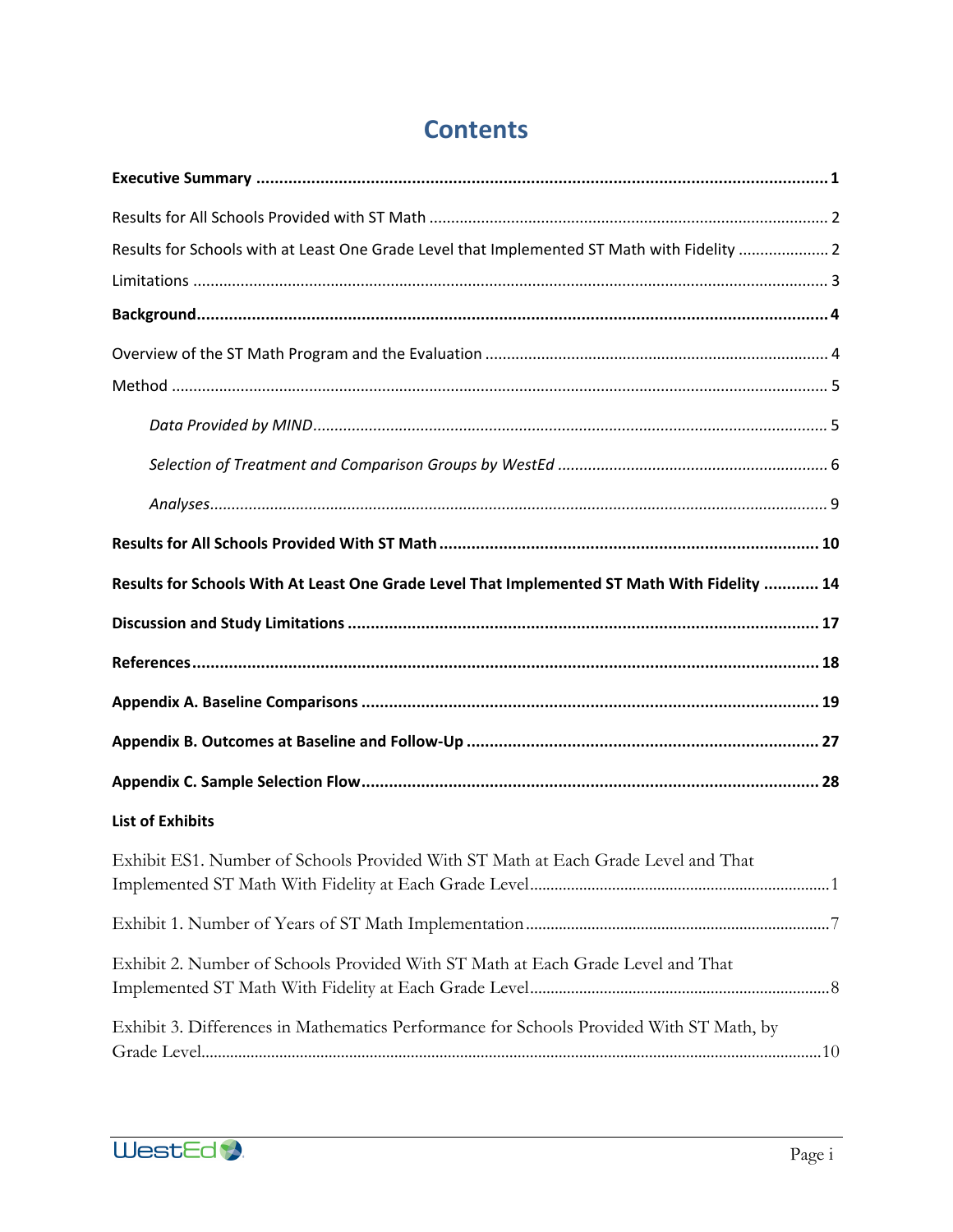| Exhibit 4. Differences in Mathematics Performance for Schools Provided With ST Math,                                                                                       |  |
|----------------------------------------------------------------------------------------------------------------------------------------------------------------------------|--|
| Exhibit 5. Percentile Differences Between the Group Provided With ST Math and the                                                                                          |  |
| Exhibit 6. Differences in CST Mathematics Performance When ST Math Was Implemented                                                                                         |  |
| Exhibit 7. Differences in CST Mathematics Performance for Schools With At Least One                                                                                        |  |
| Exhibit 8. Percentile Differences Between the Group That Implemented ST Math With Fidelity                                                                                 |  |
|                                                                                                                                                                            |  |
|                                                                                                                                                                            |  |
|                                                                                                                                                                            |  |
|                                                                                                                                                                            |  |
|                                                                                                                                                                            |  |
|                                                                                                                                                                            |  |
|                                                                                                                                                                            |  |
|                                                                                                                                                                            |  |
| Exhibit B1. Unadjusted Mathematics Z-Score Test Performance at Baseline and Follow-Up for                                                                                  |  |
| Exhibit B2. Unadjusted Mathematics Test Z-Score Performance at Baseline and Follow-Up<br>for Members of the Treatment Group That Implemented ST Math With Fidelity and the |  |
|                                                                                                                                                                            |  |
|                                                                                                                                                                            |  |

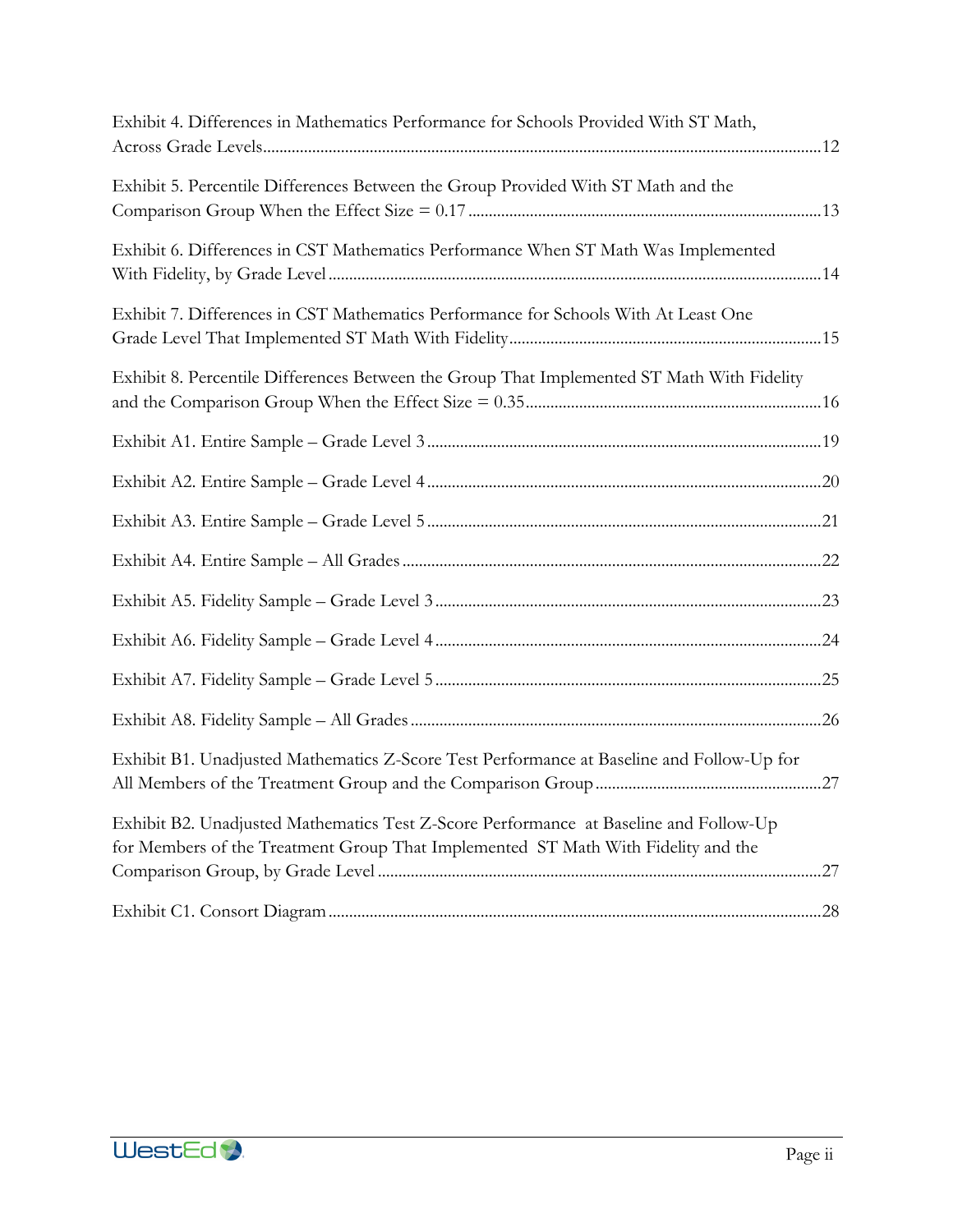# **Executive Summary**

The MIND Research Institute (MIND) contracted with WestEd to conduct an independent assessment of mathematics outcomes in elementary schools across multiple states that were provided with the Spatial-Temporal Math (ST Math) program. The outcomes examined included: (1) mathematics scale scores on standardized state assessments; and (2) the percentage of students scoring at or above proficient in mathematics on those assessments. These outcomes were examined after at least one year of ST Math program implementation at the treatment schools. Data from 474 treatment schools in [1](#page-4-1)6 states<sup>1</sup> that included grade levels 3 through 5 were in the evaluation. Of these 474 schools, 392 provided data for grade level 3, 366 provided data for grade level 4, and 374 provided data for grade level 5 (Exhibit ES1).

Outcomes were examined for all schools that were provided with ST Math, as well as for the subset of schools where at least one grade level implemented the program with fidelity. For the purposes of this evaluation, the unit of analysis for the evaluation was a "grade-level cluster" within each school, as opposed to a classroom or the whole school. A grade-level cluster included all the classes in a school that taught content for a specific grade level. For example, the data from an elementary school with four grade-level 4 classes were included in the evaluation as a single "grade-level" cluster. Also, implementation with fidelity was considered to have occurred when at least 85 percent of the students enrolled in a grade level at a particular school had been logged into ST Math during the academic year, and when an average of at least 50 percent of the grade-level material in ST Math had been covered by students in that grade level. Of the 474 schools provided with ST Math, 239 schools in 14 states<sup>[2](#page-4-2)</sup> had at least one grade level that implemented the program with fidelity. Of these 239 schools, 168 implemented with fidelity in grade level 3, 156 implemented with fidelity in grade level 4, and 173 implemented with fidelity in grade level 5 (Exhibit ES1).

| <b>Grade level</b> | <b>Number of schools</b><br>that were provided<br>with ST Math at a<br>particular grade level | Number of schools that<br>implemented ST Math<br>with fidelity at a<br>particular grade level | <b>Percentage of schools</b><br>that implemented<br><b>ST Math with fidelity at</b><br>a particular grade level |
|--------------------|-----------------------------------------------------------------------------------------------|-----------------------------------------------------------------------------------------------|-----------------------------------------------------------------------------------------------------------------|
| 3                  | 392                                                                                           | 168                                                                                           | 43.0                                                                                                            |
| 4                  | 366                                                                                           | 156                                                                                           | 42.6                                                                                                            |
|                    | 374                                                                                           | 173                                                                                           | 46.3                                                                                                            |

# <span id="page-4-0"></span>**Exhibit ES1. Number of Schools Provided With ST Math at Each Grade Level and That Implemented ST Math With Fidelity at Each Grade Level**

<span id="page-4-2"></span><sup>2</sup> The schools were in the following states: California, Colorado, Connecticut, Florida, Georgia, Iowa, Michigan, Missouri, Nevada, New Jersey, New York, Texas, Virginia, and Wisconsin.



<span id="page-4-1"></span><sup>1</sup> The schools were in the following states: California, Colorado, Connecticut, Florida, Georgia, Iowa, Massachusetts, Michigan, Minnesota, Missouri, Nevada, New Jersey, New York, Texas, Virginia, and Wisconsin.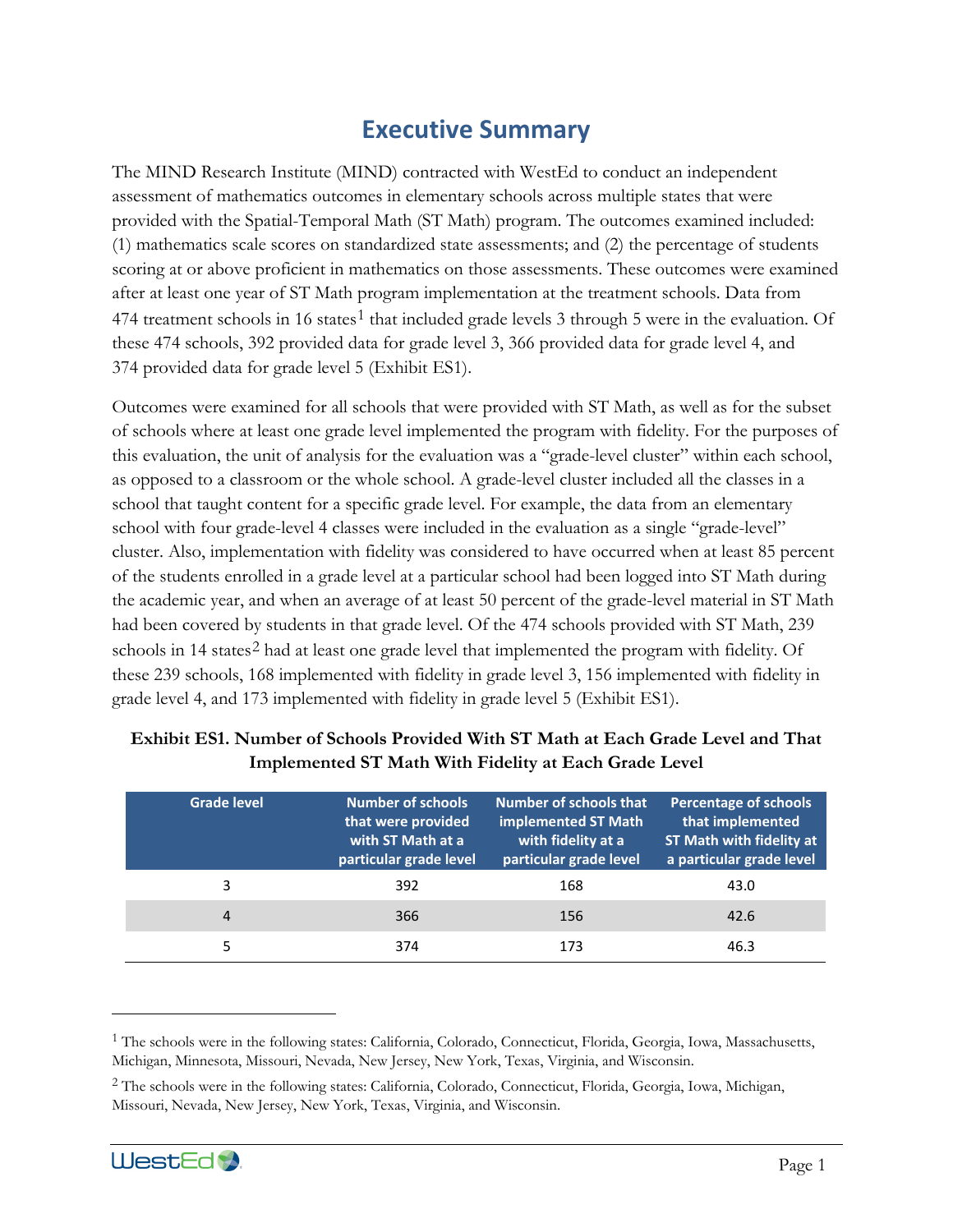The evaluation utilized a quasi-experimental design that compared outcomes for: (1) grade-level clusters provided with ST Math matched to grade-level clusters not provided with ST Math; and (2) grade-level clusters that implemented ST Math with fidelity matched to grade-level clusters not provided with ST Math. For both the entire sample and the subsample that implemented with fidelity, the magnitude of the differences between baseline characteristics for treatment and comparison groups was less than a fifth of a standard deviation. Differences in mathematics outcomes between the treatment and comparison groups were examined across all grade levels, using hierarchical linear modeling, while accounting for the nesting of grade levels within schools. In addition, mathematics outcomes were compared for each of the three grade levels separately, using multiple linear regression to account for differences in several school characteristics, as well as in mathematics performance prior to the provision of ST Math.

### **RESULTS FOR ALL SCHOOLS PROVIDED WITH ST MATH**

An analysis of schools provided with ST Math revealed statistically significant differences between the treatment and comparison groups for mathematics outcomes, after adjusting for several schoollevel characteristics, for math performance from the year before ST Math was provided, and for the nesting of grade levels within schools. The strength of the effect was equivalent to 0.17 of a standard deviation for the percentage of students scoring at or above proficient on the state standardized mathematics assessment, and 0.13 of a standard deviation for scale scores on the state standardized mathematics assessment. These findings remained significant after applying a correction for multiple comparisons.

Statistically significant differences were also found when conducting separate analyses for grade levels 3, 4, and 5. Specifically, for schools provided with ST Math, there were statistically significant differences for the percentage of students at each grade level scoring "proficient or above" on state standardized math assessments, compared to the percentage of students scoring "proficient or above" from matched grade levels in other schools. Similarly, for schools provided with ST Math, there were statistically significant differences in student scale scores at each grade level on state standardized math assessments, compared to the scale scores of students in matched grade levels in other schools. These differences occurred after adjusting for several school-level characteristics, as well as for grade-level math performance from the year before ST Math was provided. These findings remained significant after applying a correction for multiple comparisons.

# **RESULTS FOR SCHOOLS WITH AT LEAST ONE GRADE LEVEL THAT IMPLEMENTED ST MATH WITH FIDELITY**

An analysis of only schools where the ST Math program was implemented with fidelity in at least one grade level revealed statistically significant differences between the treatment and comparison groups for mathematics outcomes, after adjusting for several school-level characteristics, for math performance from the year before ST Math was provided, and for the nesting of grade levels within schools. The strength of the effect was equivalent to 0.35 of a standard deviation for the percentage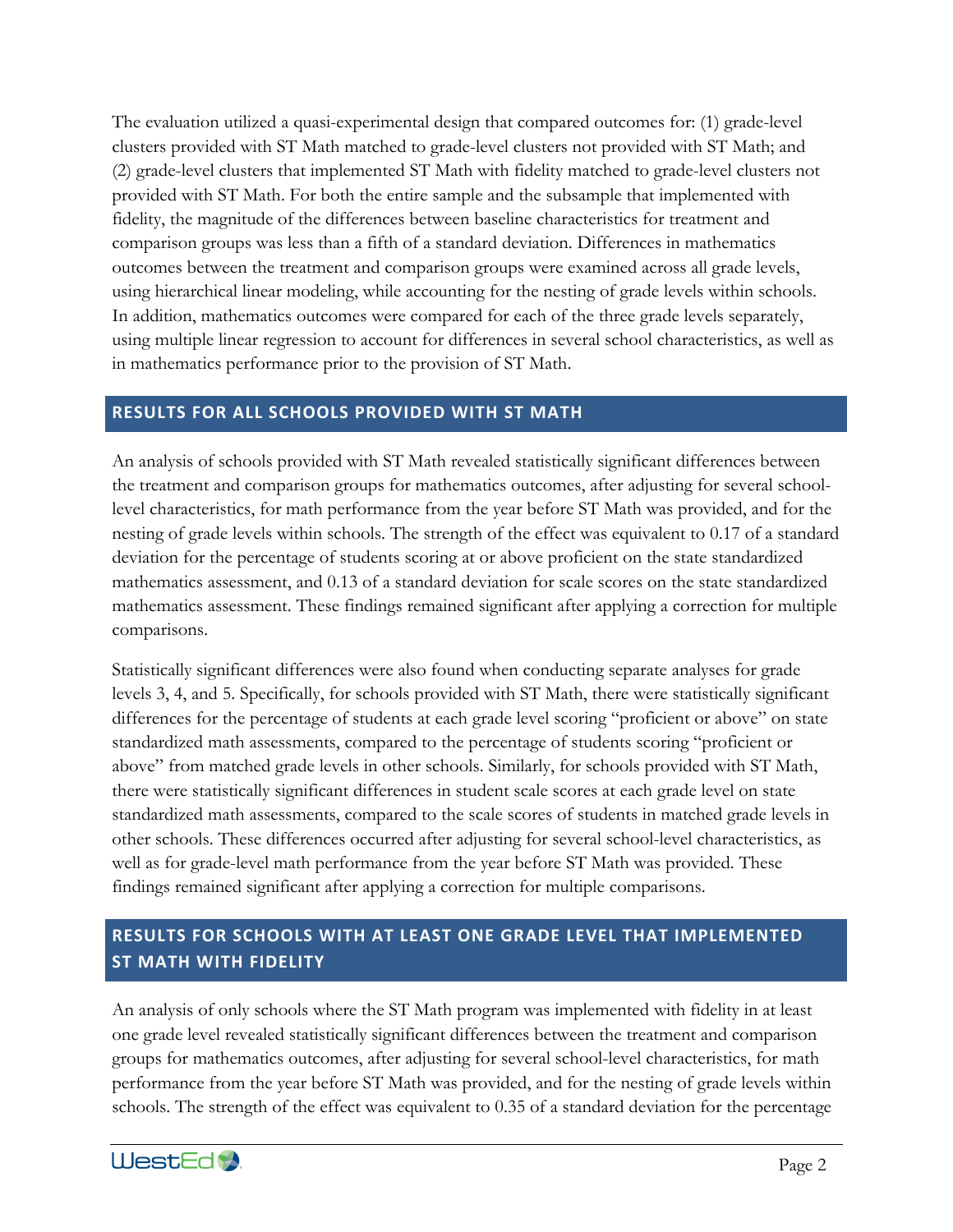of students scoring at or above proficient on the state standardized mathematics assessment, and 0.31 of a standard deviation for scale scores on the state standardized mathematics assessment.

Statistically significant differences were also found when conducting separate analyses for grade levels 3, 4, and 5. Specifically, for schools where ST Math was implemented with fidelity in at least one grade level, there were statistically significant differences for the percentage of students at each grade level scoring "proficient or above" on state standardized math assessments, compared to the percentage of students scoring "proficient or above" from matched grade levels in comparison schools. Similarly, for schools where ST Math was implemented with fidelity in at least one grade level, there were statistically significant differences at each grade level on the student scale scores on state standardized math assessments, compared to the scale scores of students in matched grade levels in comparison schools. These differences occurred after adjusting for several school-level characteristics, as well as for grade-level math performance from the year before ST Math was provided. These findings remained significant after applying a correction for multiple comparisons.

### **LIMITATIONS**

A limitation of the current study is that schools or grade-level clusters provided with ST Math might have been more focused on improving students' math skills or had more math-related supports at their disposal, compared to schools or grade-level clusters not provided with ST Math. Likewise, districts (or in some cases schools) elected to participate in the ST Math program; therefore, there might have been an underlying factor contributing to improvements in math scores, such as an emphasis on improving math, or a focus on integrating technology into the classroom. Further, schools included in the analysis of "implemented with fidelity" might differ from the full sample of schools in the study with regard to characteristics in areas not measured in this study, such as teacher quality, support from principals, or other schoolwide math reforms that occurred concurrently with ST Math.

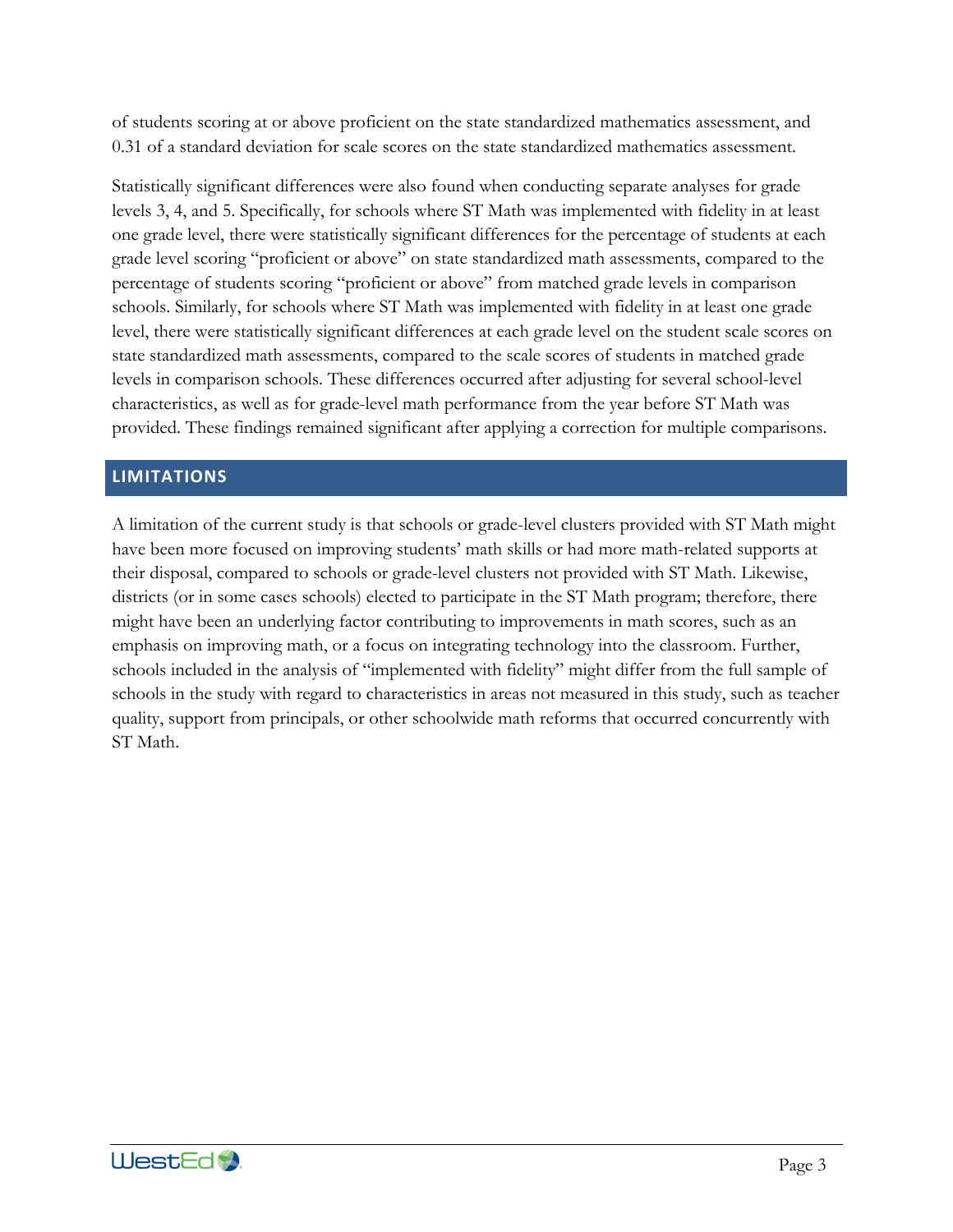# **Background**

The stability of the U.S. economy and the productivity of its workforce depend on having a K–12 education system that produces students who possess strong mathematics skills (Hanushek, 2012). As students with more advanced skills move into the workforce, there are increases in productivity and earnings. Unfortunately, the low mathematics achievement of many students in the U.S. poses a threat to their future academic and employment prospects, as well as the future competitiveness of the U.S. economy.

The rate of improvement between 1990 and 2013 in the National Assessment of Educational Progress (NAEP) mathematics scores for grade 4 students has slowed in recent years. From 1990 to 2013, the average scale score increased by 29 points. However, the average scale score of 240 in 2015 represented a 2-point decrease since 2013. In addition, only 40 percent of grade 4 students in 2015 scored at or above proficient on the NAEP mathematics assessment (National Center for Education Statistics, 2015).

The Trends in International Mathematics and Science Study (TIMSS) allows for the comparison of the mathematics performance of U.S. students in grade 4 with their peers from countries across Africa, Asia, Europe, and Latin America. The TIMSS data from 2015 show that U.S. grade 4 students scored higher than the overall average on the mathematics assessment. However, grade 4 students in seven educational systems, including those of the Russian federation, Hong Kong, Japan, and Singapore, outperformed U.S. students on the mathematics assessment by margins that reached statistical significance (Provasnik et al., 2016). Overall, the results from TIMSS and NAEP indicate that effective mathematics interventions are needed in U.S. schools. Enhancing program quality and engaging students in learning are two methods by which to increase achievement.

#### **OVERVIEW OF THE ST MATH PROGRAM AND THE EVALUATION**

Spatial-Temporal Math (ST Math) is a game-based, instructional software for K–12 students, created by MIND. The purpose of the program is to boost math comprehension through visual learning. ST Math is integrated into classroom instruction but can also be used in a computer lab or at home. The ST Math software games begin without language or symbol abstractions by posing math problems as purely visual puzzles. Interactive, animated visual manipulatives provide informative feedback on student solutions. Puzzle scores of 100 percent are required for progression through the levels. The games follow JiJi, a cartoon penguin, who passes obstacles when students solve spatial math puzzles.

MIND contracted with WestEd to conduct an independent evaluation of ST Math as implemented in schools in several states. The evaluation compared the math performance of students in gradelevel clusters that were provided with ST Math against the performance of students in grade-level clusters that were not provided with ST Math, but were otherwise in comparable grade levels and schools in the same states. The outcomes examined were average student scale scores from the state

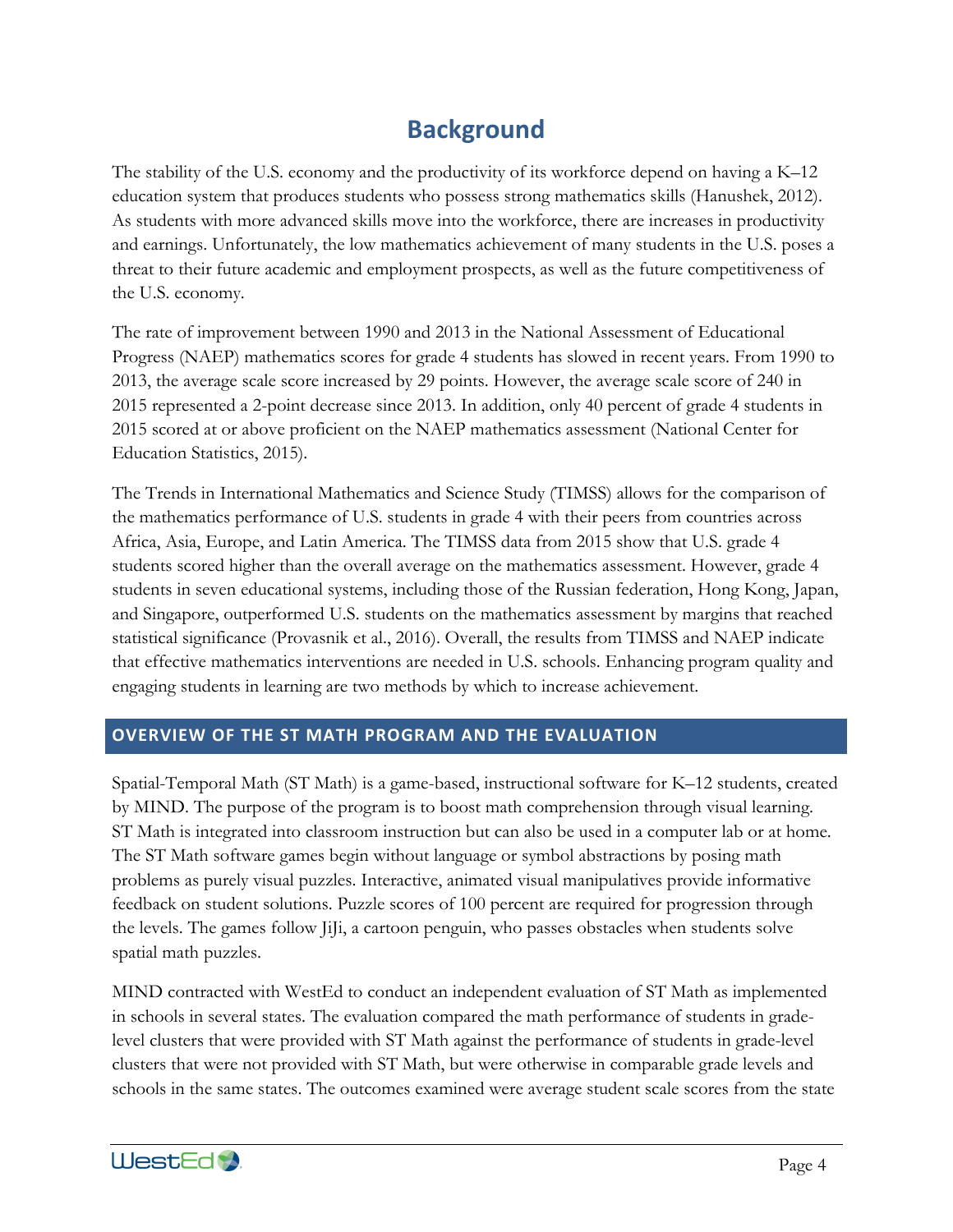standardized math assessments and the percentage of students who were proficient or above (based on their scale scores from the same assessments). Analyses estimated program effects for grade levels within schools provided with ST Math; additional analyses estimated program effects on schools only where at least one grade level implemented the program with fidelity.

### **METHOD**

For the purposes of this evaluation, the unit of analysis for the evaluation was a "grade-level cluster" within each school, as opposed to a classroom or whole school. A grade-level cluster included all the classes in a school that taught content for a specific grade level. For example, the data from an elementary school with four grade 4 classes were included in the evaluation as a single "grade-level cluster." The current study utilized a matched-comparison, quasi-experimental design that matched grade-level clusters provided with the ST Math program to grade-level clusters not provided with ST Math.<sup>[3](#page-8-0)</sup> WestEd examined grade-average standardized math assessment scale scores and the percentage of students in each grade-level cluster who were proficient or above on the state standardized math assessment. Because outcomes of interest were examined across multiple states and these states have differing standardized tests, z-scores<sup>[4](#page-8-1)</sup> were created for each outcome of interest. To examine the effect of ST Math, analyses were conducted using multiple linear regression (Stata command "regress"), which allowed for inclusion of covariates (in this case, school-level demographic factors and baseline achievement scores) in the statistical model. Program effects were estimated for all schools provided with ST Math and separately for schools where the program was implemented with fidelity in at least one grade level.

The study also combined grade-level analyses to assess an overall impact of ST Math for combined grade levels. Outcomes for combined grade levels were computed using hierarchical linear modeling to account for the nesting of grades within schools. For the combined analyses, the Stata command "xtmixed" was used to allow for the inclusion of covariates and to account for the nesting of grades within schools.

### **DATA PROVIDED BY MIND**

MIND provided all applicable data to WestEd. MIND combined three sources of data prior to providing a single data set to WestEd: ST Math implementation data collected by MIND, school-

<span id="page-8-1"></span><sup>4</sup> For each school year, state, and grade level, the entire state's distribution of schoolwide performance (percentage meeting standards) was evaluated for mean and standard deviation, from which specific school-grade z-scores were determined.



<span id="page-8-0"></span><sup>3</sup> Matching is a quasi-experimental alternative to a randomized controlled trial. When conducted with large samples, randomization makes the treatment and control groups equal on all characteristics other than the treatment condition, allowing for any differences between groups seen after the treatment or program to be causally determined as a result of exposure to the treatment or program. Without randomization, the possibility that two groups differ on other characteristics besides exposure to the treatment or program is a threat to causal conclusions (Shadish, Cook, & Campbell, 2002).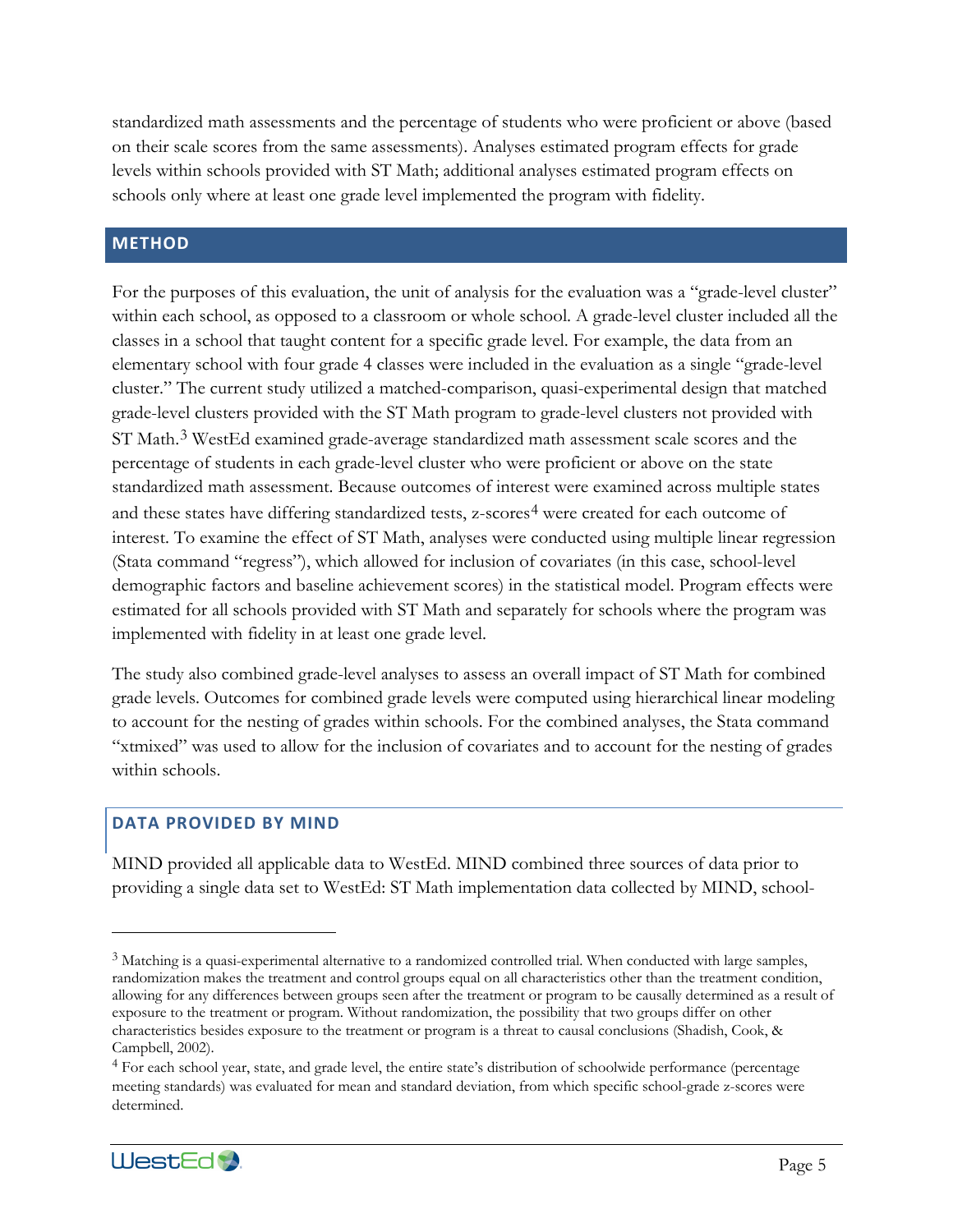level demographic data from Market Data Retrieval (MDR), and assessment score data that MIND staff culled from each state's publicly accessible school accountability websites and research tables.

In preparing the data for WestEd, MIND examined its own data set for all active users of ST Math in grade levels 3 through 5 during the 2015/16 school year. MIND then narrowed the treatment pool to schools that had grade levels with either one, two, or three years of consecutive program use by the end of the 2015/16 school year. Schools were eliminated in states with missing data in either the "baseline" year (i.e., the year before the first year of ST Math implementation) or the 2015/16 school year. In addition, schools in states with unavailable or incomplete state standardized test scale scores or proficiency rates were removed from the sample. Finally, schools for which MDR did not provide baseline year demographic data were removed from the treatment group data set. The comparison pool was compiled in a similar way, using only schools that never used the ST Math program in any year, based on MIND's records.

In order to combine the three data sets (i.e., ST Math implementation data from MIND, school demographic data from MDR, and state assessment data from state websites) and to assign unique identifiers to all schools (and grade-level clusters within schools), MIND used the school names provided in the MDR data to match it to both the MIND data and state data. When data between three data sources could not be matched using this method, MIND researchers manually checked the ST Math schools in order to match data from all sources. However, this latter procedure was not used for schools in the comparison pool when a match was not initially successful using the school name. Thus, potential comparison schools may have been dropped. After the data were selected and combined using the aforementioned criteria, MIND provided a single data set to WestEd prior to any matching or data analysis.

### **SELECTION OF TREATMENT AND COMPARISON GROUPS BY WESTED**

WestEd conducted two sets of analyses. The first set of analyses estimated effects for all schools provided with the ST Math program, regardless of the extent to which the program was implemented. The second set of analyses included only a subset of these schools where the ST Math was implemented with fidelity in at least one grade level. The following paragraphs discuss the selection of the analytic samples for the treatment and comparison groups for both sets of analyses.

### **IDENTIFICATION OF THE SAMPLE OF SCHOOLS PROVIDED WITH ST MATH**

The treatment group consisted of grade-level clusters within schools where ST Math was provided. Each cluster consisted of all the classes within a school from the same grade level, either grade level 3, 4, or 5. The clusters in the treatment group were from schools where ST Math was provided for either one year (beginning in the 2015/16 school year), two years (beginning in the 2014/15 school year), or three years (beginning in the 2013/14 school year). All follow-up data were collected from the 2015/16 school year. The treatment pool began with all 1,794 grade-level clusters that had received a maximum of three years of ST Math. Exhibit 1 shows the number of grade-level clusters that received one, two, or three years of ST Math.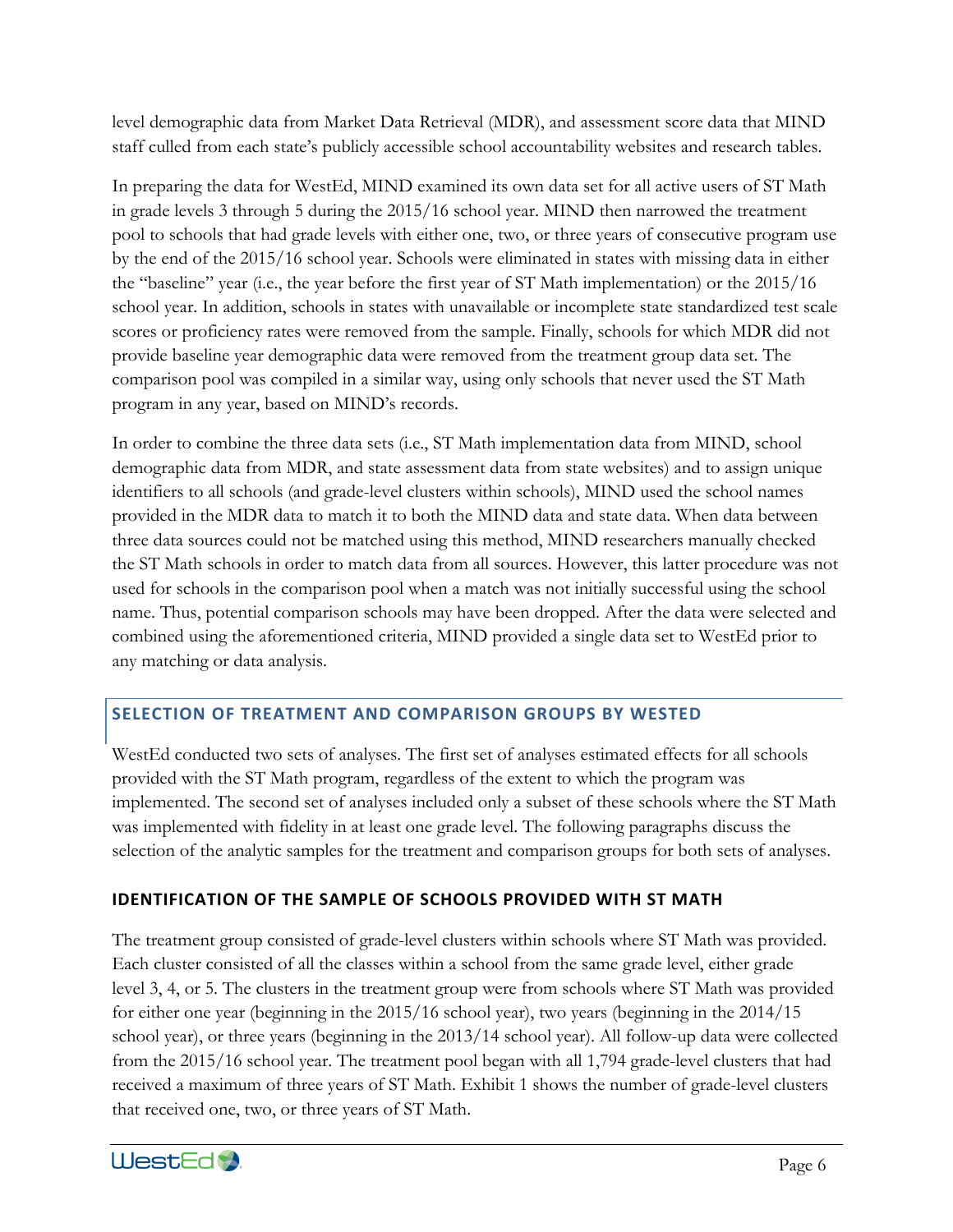Schools were eliminated from the treatment pool if applicable grade-level data were missing (this includes data from MDR and from state data sources) for the year prior to ST Math implementation (i.e., the pre-intervention school year, or "baseline") or for the most recent year of ST Math implementation (i.e., the intervention school year(s), or "follow-up"). In addition, schools were eliminated if demographic variables from the baseline school year were missing, as these variables were to be used in the matching process. After these exclusions, the treatment group included 474 schools. Of these, 392 schools had ST Math data for grade level 3, 366 schools had ST Math data for grade level 4, and 374 schools had ST Math data for grade level 5 (Exhibit 2). The schools were in the following states: California, Colorado, Connecticut, Florida, Georgia, Iowa, Massachusetts, Michigan, Minnesota, Missouri, Nevada, New Jersey, New York, Texas, Virginia, and Wisconsin.

# **IDENTIFICATION OF SCHOOLS WHERE ST MATH WAS IMPLEMENTED WITH FIDELITY IN ONE OR MORE GRADE LEVELS**

The second set of analyses included only schools where ST Math was implemented with fidelity in at least one grade level. For these analyses, implementation with fidelity was considered to have occurred for a grade level when at least 85 percent of the students in that grade level at a school had been enrolled in ST Math during the academic year, and an average of at least 50 percent of the grade-level material in ST Math was covered by those students.<sup>[5](#page-10-1)</sup> These cutoff criteria are considered the minimum to obtain a status of implementing with fidelity. Ideally, schools would have a higher percentage of student enrollment and completion. Of the 474 schools provided with ST Math, 239 schools in 14 states<sup>[6](#page-10-2)</sup> had at least one grade level that implemented the program with fidelity. Of the 239 schools, 168 implemented with fidelity in grade level 3, 156 implemented with fidelity in grade level 4, and 173 implemented with fidelity in grade level 5 (Exhibit 2).

<span id="page-10-0"></span>

| <b>Number of grade-level</b><br><b>clusters</b> | 1 year of ST Math<br>implementation | 2 years of ST Math<br>implementation | 3 years of ST Math<br>implementation |
|-------------------------------------------------|-------------------------------------|--------------------------------------|--------------------------------------|
| Provided with ST Math                           | 258                                 | 163                                  | 711                                  |
| Implemented with fidelity                       | 91                                  | 79                                   | 327                                  |

#### **Exhibit 1. Number of Years of ST Math Implementation**

<span id="page-10-2"></span><sup>6</sup> The schools were in the following states: California, Colorado, Connecticut, Florida, Georgia, Iowa, Michigan, Missouri, Nevada, New Jersey, New York, Texas, Virginia, and Wisconsin.



<span id="page-10-1"></span><sup>&</sup>lt;sup>5</sup> To calculate enrollment percentage, the denominator was the number of students who took the mathematics test in the implementation year, and the numerator was the number of students who were enrolled in ST Math, which was obtained from MIND. The average percentage of grade-level ST Math material covered was also obtained from MIND.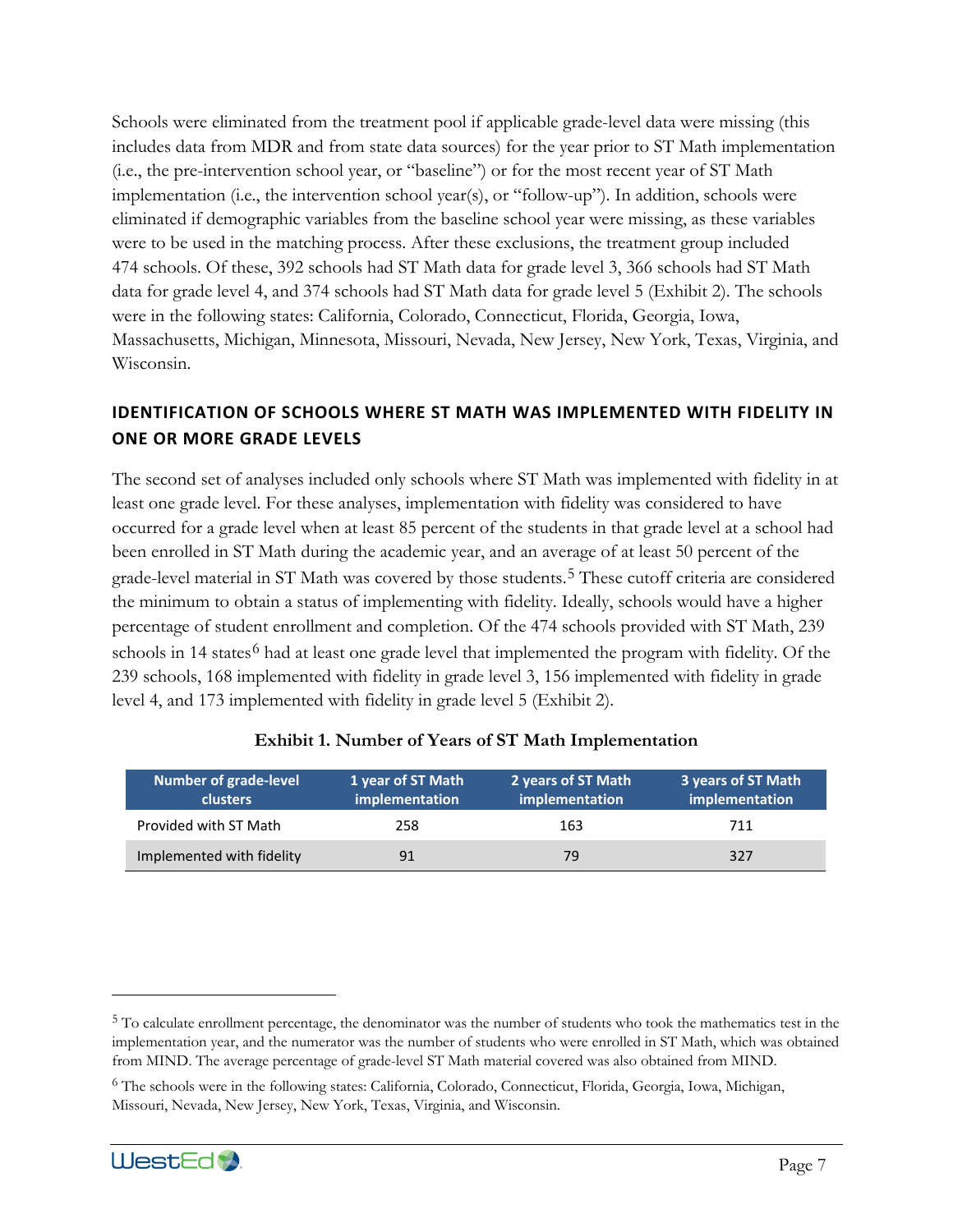#### <span id="page-11-0"></span>**Exhibit 2. Number of Schools Provided With ST Math at Each Grade Level and That Implemented ST Math With Fidelity at Each Grade Level**

| <b>Grade level</b> | <b>Number of schools</b><br>provided with<br>ST Math at a<br>particular grade level | Number of schools that<br>implemented ST Math<br>with fidelity at a<br>particular grade level | <b>Percentage of schools</b><br>that implemented<br><b>ST Math with fidelity at</b><br>a particular grade level |
|--------------------|-------------------------------------------------------------------------------------|-----------------------------------------------------------------------------------------------|-----------------------------------------------------------------------------------------------------------------|
| 3                  | 392                                                                                 | 168                                                                                           | 43.0                                                                                                            |
| 4                  | 366                                                                                 | 156                                                                                           | 42.6                                                                                                            |
|                    | 374                                                                                 | 173                                                                                           | 46.3                                                                                                            |

Note: For the purposes of this study, implementation with fidelity was considered to have occurred for a grade level within a school when at least 85 percent of the students in that grade level at the school had been enrolled in ST Math during the academic year, and at least 50 percent of the grade-level material in ST Math was covered by those students.

#### **IDENTIFICATION OF COMPARISON GROUP**

The comparison group was from clusters (i.e., one or more classrooms) in grade levels 3 through 5 that had not been provided with the ST Math program prior to, or during, the baseline school year. There were 165,583 such grade-level clusters in the pool of potential comparison clusters. Next, grade-level clusters were excluded if they were missing applicable data for the baseline or follow-up years. Excluding clusters that were missing applicable grade-level data reduced the comparison pool to 108,332 (or 65.4 percent) of the potential comparison grade-level clusters. Appendix C outlines the selection of treatment and comparison groups.

#### **MATCHING**

WestEd used a matching procedure to identify a comparison group. The purpose of matching is to create two groups that are essentially equal on the observable variables known to be related to the outcome of interest.[7](#page-11-1) Several different types of matching strategies exist (Guo & Fraser, 2010), and propensity score matching is one such technique. Using the Stata command "psmatch2," WestEd identified a group of comparison schools to match each of the treatment schools. Matching for each grade-level cluster was done within the same state as the treatment schools. Grade-level clusters were matched one-to-many, and frequency weights were used in analyses to establish equal group sizes. To examine the reliability of the matching technique, treatment and comparison clusters were compared on the matching variables. After identifying the treatment group for the analysis of implementation with fidelity, matching was redone, again restricted to within the same state as the

<span id="page-11-1"></span><sup>7</sup> Matching is a quasi-experimental alternative to a randomized controlled trial. When conducted with large samples, randomization makes the treatment and control groups equal on all characteristics other than the treatment condition, allowing for any differences between groups seen after the treatment or program to be causally determined as a result of exposure to the treatment or program. Without randomization, the possibility that two groups differ on other characteristics besides exposure to the treatment or program is a threat to causal conclusions (Shadish, Cook, & Campbell, 2002).

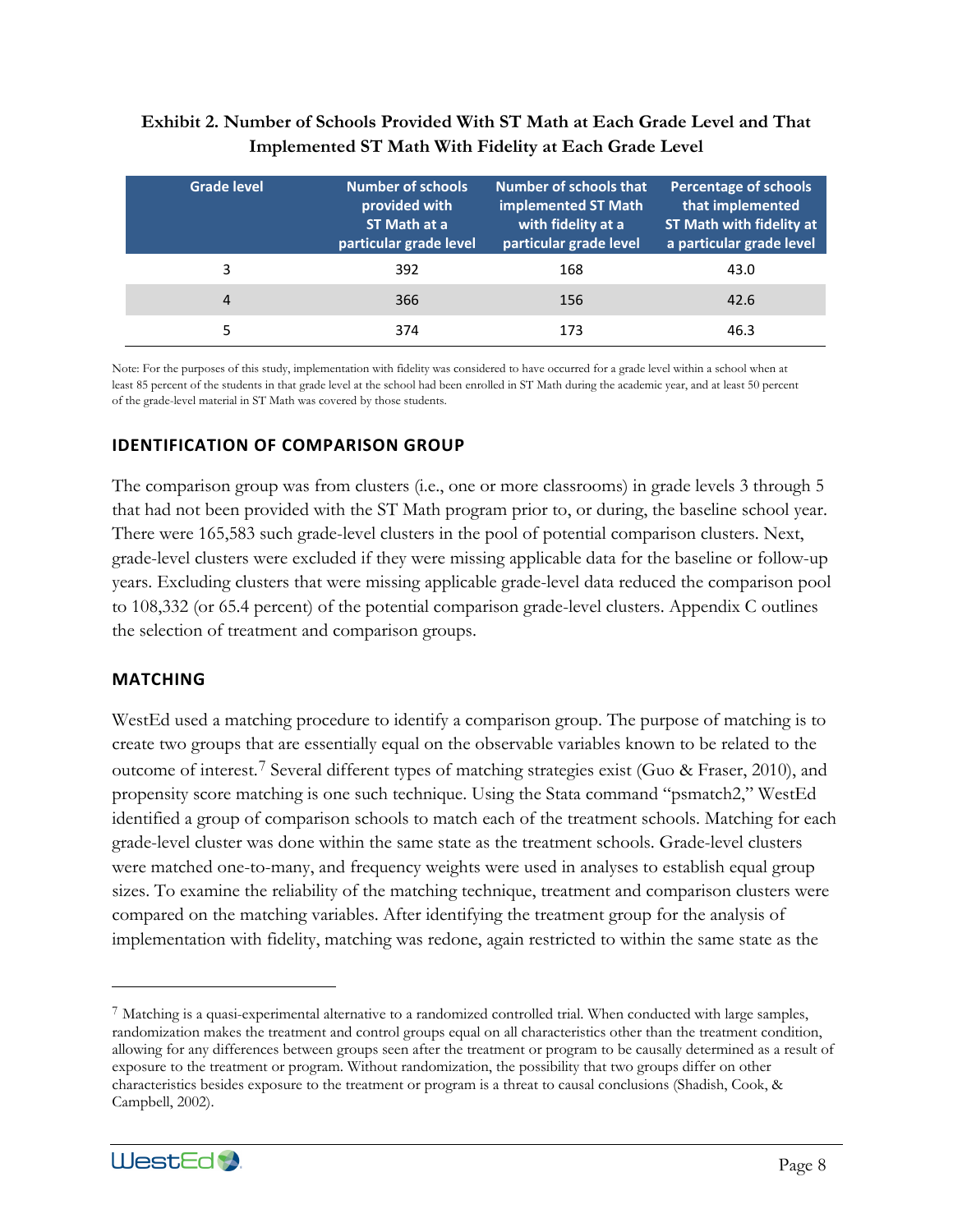treatment clusters in order to identify a set of comparison grade-level clusters most similar to the implementation with fidelity grade-level clusters. The comparison and treatment groups did not significantly differ on matching characteristics. Exhibits A1–A6 in Appendix A show the results of *t*test comparisons for each grade-level cluster for both the entire sample and the fidelity sample. For both the entire sample and the fidelity sample, the magnitude (i.e., Cohen's d effect size) of the differences between treatment and comparison clusters was less than a quarter of a standard deviation.

#### **ANALYSES**

Regression models were used to examine the effects of ST Math for treatment and comparison groups on two outcomes: mathematics scale scores, and the proportion of students who were proficient or above based on the scale scores.<sup>[8](#page-12-0)</sup> Regression is an appropriate analysis technique because it models covariates, or variables known to be related to the outcome. The inclusion of covariates provides more precise estimates of the effect of ST Math program participation on outcomes than if the covariates were not included. The regression models included the following as covariates: baseline grade-level cluster percentage at or above proficient in math or average math scale score (depending on outcome); school-level percentages of White, Asian, Latino, Native American/American Indian, and African American students; the percentage of students with high socioeconomic need in the school; and the number of students enrolled in the school. To calculate the overall treatment effect across grade-level clusters, WestEd used hierarchical linear modeling (HLM) (Raudenbush & Bryk, 2002) to account for the nesting of grade-level clusters within schools.<sup>[9](#page-12-1)</sup> In addition, as the number of outcome comparisons increased, the likelihood of Type-I errors also increased. To address this issue, WestEd used the Benjamini-Hochberg (BH) correction for comparisons of each group of two or more outcomes within a grade level (Benjamini & Hochberg, 1995). This was conducted for analyses by grade level and across grades. The results of each analysis are presented with and without the BH correction.

<span id="page-12-1"></span><sup>&</sup>lt;sup>9</sup> For the HLM analyses: Level 1: Outcome<sub>ii</sub> =  $\beta_{0i}$  +  $\beta_{1i}$ (Baseline Percent at or Above Proficient)<sub>ii</sub> +  $\beta_{2i}$ (Treatment)<sub>ii</sub> + *β*<sub>3j</sub>(Demographic Covariate 1)<sub>ij</sub> +… + *β*<sub>11j</sub>(Demographic Covariate 8)<sub>ij</sub> + *β*<sub>12j</sub>(Grade dummy code)<sub>ij</sub> + *β*<sub>13j</sub>(Grade dummy code)<sub>ij</sub> +  $r_{ij}$ . Level 2:  $\beta_{0j} = \gamma_{00} + \gamma_{01}$ (Treatment Status)<sub>j</sub> +  $u_{0j}$ 



<span id="page-12-0"></span><sup>8</sup> For the regression analysis: Outcome = α+ *β*1(Treatment) + *β*2(Demographic Covariate 1) +… +*β* 3(Demographic Covariate 8) + ε*ij*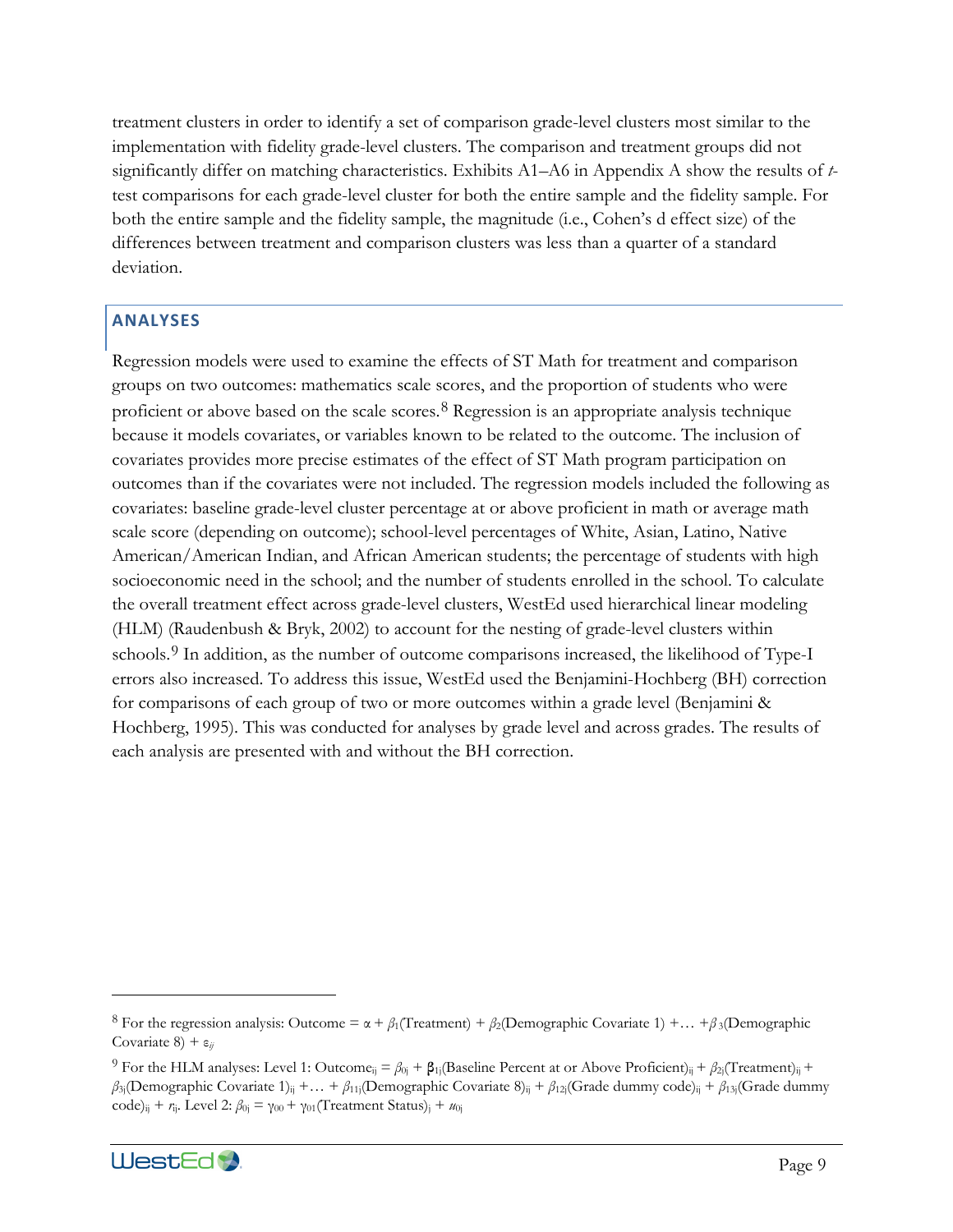# **Results for All Schools Provided With ST Math**

The analyses of schools provided with ST Math revealed statistically significant differences between these schools and comparison schools for all grade levels with regard to the percentage of students at or above proficient in math, and for math scale scores on the state standardized exam (Exhibit 3). These differences were found after adjusting for several school-level characteristics and math proficiency rates (or scale scores) from the year before ST Math was provided. Specifically, students in clusters of grade level 3 provided with the ST Math program had z-score proficiency rates in math that were, on average, 0.13 of a standard deviation higher compared to students in clusters of grade level 3 not provided with the ST Math program. Likewise, students in clusters of grade level 4 provided with the ST Math program had z-score proficiency rates in math that were, on average, nearly a quarter of a standard deviation higher compared to students in clusters of grade level 4 not provided with the ST Math program. Students in clusters of grade level 5 provided with the ST Math program had z-score proficiency rates that were 0.15 of a standard deviation higher compared to students in clusters of grade level 5 not provided with the ST Math program. All three findings remained statistically significant after applying the correction for multiple comparisons. When comparing the two groups' average student math scale scores on the state standardized assessment, the findings were statistically significant for grade levels 4 and 5 only, and the magnitudes (or effect sizes) were smaller compared to the proficiency outcomes. In addition, the findings for grade level 4, but not grade level 5, remained statistically significant after applying the correction for multiple comparisons. The unadjusted baseline and follow-up means and standard deviations are included in Appendix B.[10](#page-13-1)

| Grade level 3  |                                               |                                           |                                                |                                           |                                 |        |                       |               |
|----------------|-----------------------------------------------|-------------------------------------------|------------------------------------------------|-------------------------------------------|---------------------------------|--------|-----------------------|---------------|
| <b>Outcome</b> | <b>Adjusted M</b><br>treatment<br>$(N = 392)$ | <b>Adjusted</b><br><b>SD</b><br>treatment | <b>Adjusted M</b><br>comparison<br>$(N = 392)$ | <b>Adjusted</b><br><b>SD</b><br>treatment | <b>Adjusted M</b><br>difference | t-test | <b>Effect</b><br>size | $p-$<br>value |
| Scale score    | 0.40                                          | 0.80                                      | 0.29                                           | 0.97                                      | 0.11                            | 2.89   | 0.12                  | $.01*$        |
| % proficient   | 0.49                                          | 0.97                                      | 0.36                                           | 1.08                                      | 0.13                            | 2.91   | 0.13                  | $.01**$       |

### <span id="page-13-0"></span>**Exhibit 3. Differences in Mathematics Performance for Schools Provided With ST Math, by Grade Level**

<span id="page-13-1"></span> $10$  Appendix B provides the information as a reference for the reader; the means included in Appendix B were not used to calculate effect sizes.

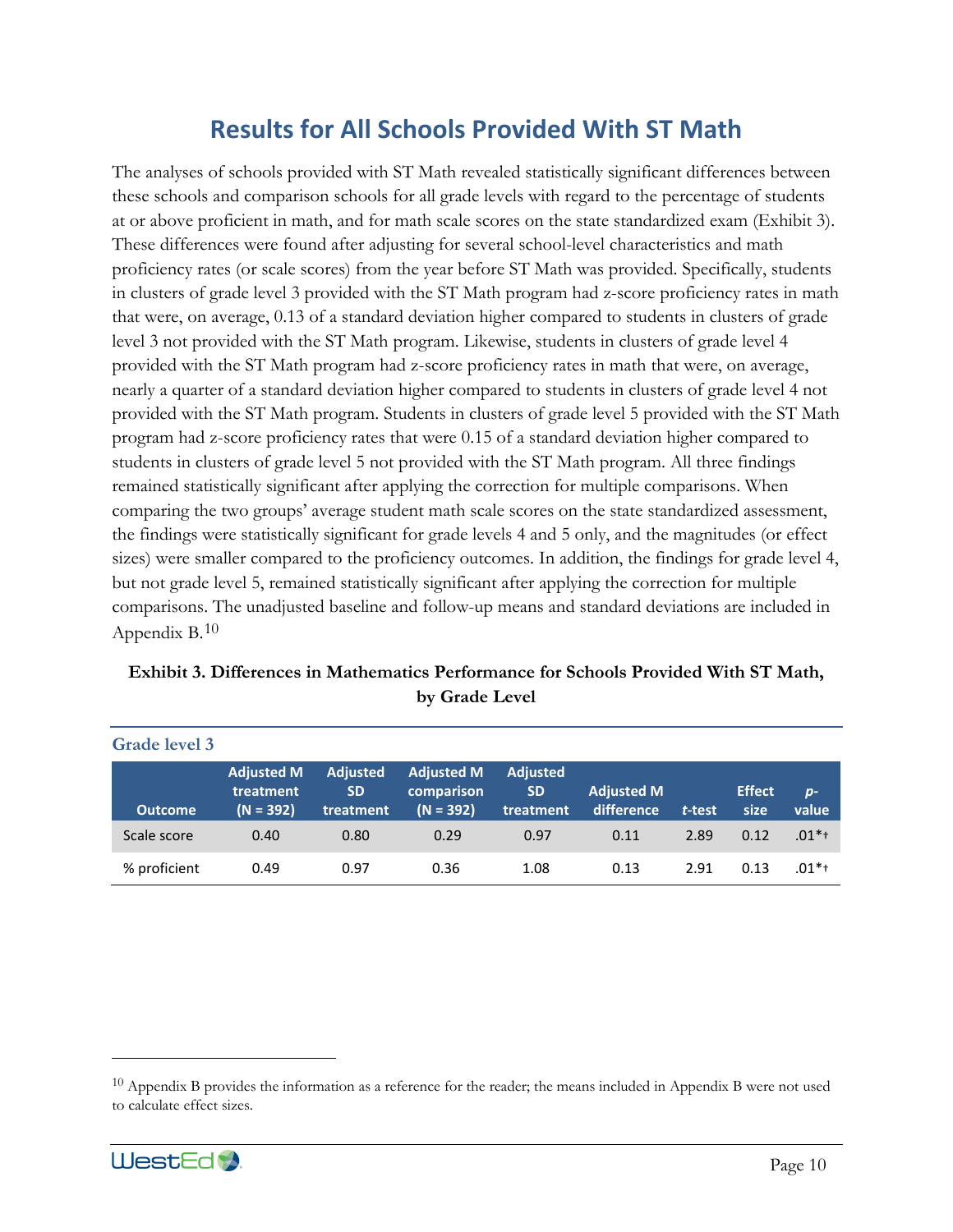#### **Grade level 4**

| <b>Outcome</b> | <b>Adjusted M</b><br>treatment<br>$(N = 366)$ | <b>Adjusted</b><br><b>SD</b><br>treatment | <b>Adjusted M</b><br>comparison<br>$(N = 366)$ | <b>Adjusted</b><br><b>SD</b><br>treatment | <b>Adjusted M</b><br>difference | t-test | <b>Effect</b><br>size | $p-$<br>value |
|----------------|-----------------------------------------------|-------------------------------------------|------------------------------------------------|-------------------------------------------|---------------------------------|--------|-----------------------|---------------|
| Scale score    | 0.56                                          | 0.85                                      | 0.41                                           | 0.87                                      | 0.15                            | 3.90   | 0.17                  | $.01*$        |
| % proficient   | 0.69                                          | 0.94                                      | 0.47                                           | 1.00                                      | 0.22                            | 5.37   | 0.23                  | $.01**$       |

#### **Grade level 5**

| <b>Outcome</b> | <b>Adjusted M</b><br>treatment<br>$(N = 374)$ | <b>Adjusted</b><br><b>SD</b><br>treatment | <b>Adjusted M</b><br>comparison<br>$(N = 374)$ | <b>Adjusted</b><br><b>SD</b><br>treatment | <b>Adjusted M</b><br>difference | t-test | <b>Effect</b><br>size | $p-$<br>value |
|----------------|-----------------------------------------------|-------------------------------------------|------------------------------------------------|-------------------------------------------|---------------------------------|--------|-----------------------|---------------|
| Scale score    | 0.47                                          | 0.87                                      | 0.38                                           | 0.97                                      | 0.09                            | 2.22   | 0.10                  | $.03*$        |
| % proficient   | 0.54                                          | 0.98                                      | 0.38                                           | 1.09                                      | 0.16                            | 3.58   | 0.15                  | $.01*$        |

\* Statistically significant at *p*-value < .05, two-tailed test.

† Statistically significant at < BH critical value correcting for the false discovery rate under multiple testing within each grade. Note: All outcomes adjusted for baseline grade-level percentages of students at or above proficient in math (or the baseline average math scale scores); and for baseline school-level percentages of White, Asian, Latino, Native American/American Indian, and African American students, percentage of students with high socioeconomic need, and number of students enrolled.

Note:  $M =$  mean;  $SD =$  standard deviation

The analyses that combined grade levels 3 through 5 revealed statistically significant differences between the treatment and comparison groups for proficiency rates. This was the case after adjusting for the z-score baseline grade-level clusters' percentages of students at or above proficient in math (or the z-score baseline average math scale scores); and for the baseline school-level percentages of White, Asian, Latino, Native American/American Indian, and African American students, percentage of students with high socioeconomic need in each school, and number of students enrolled in each school. The analysis also accounted for the nesting of grade levels within schools and for school characteristics (Exhibit 4). Specifically, grade-level clusters provided with the ST Math program had higher proportions of students who were at or above proficient in math, compared to students in grade-level clusters not provided with the ST Math program. The pattern was similar for scale scores. The magnitude (or effect size) of the difference was 0.17 of a standard deviation for proficiency rates and 0.13 for scale scores.

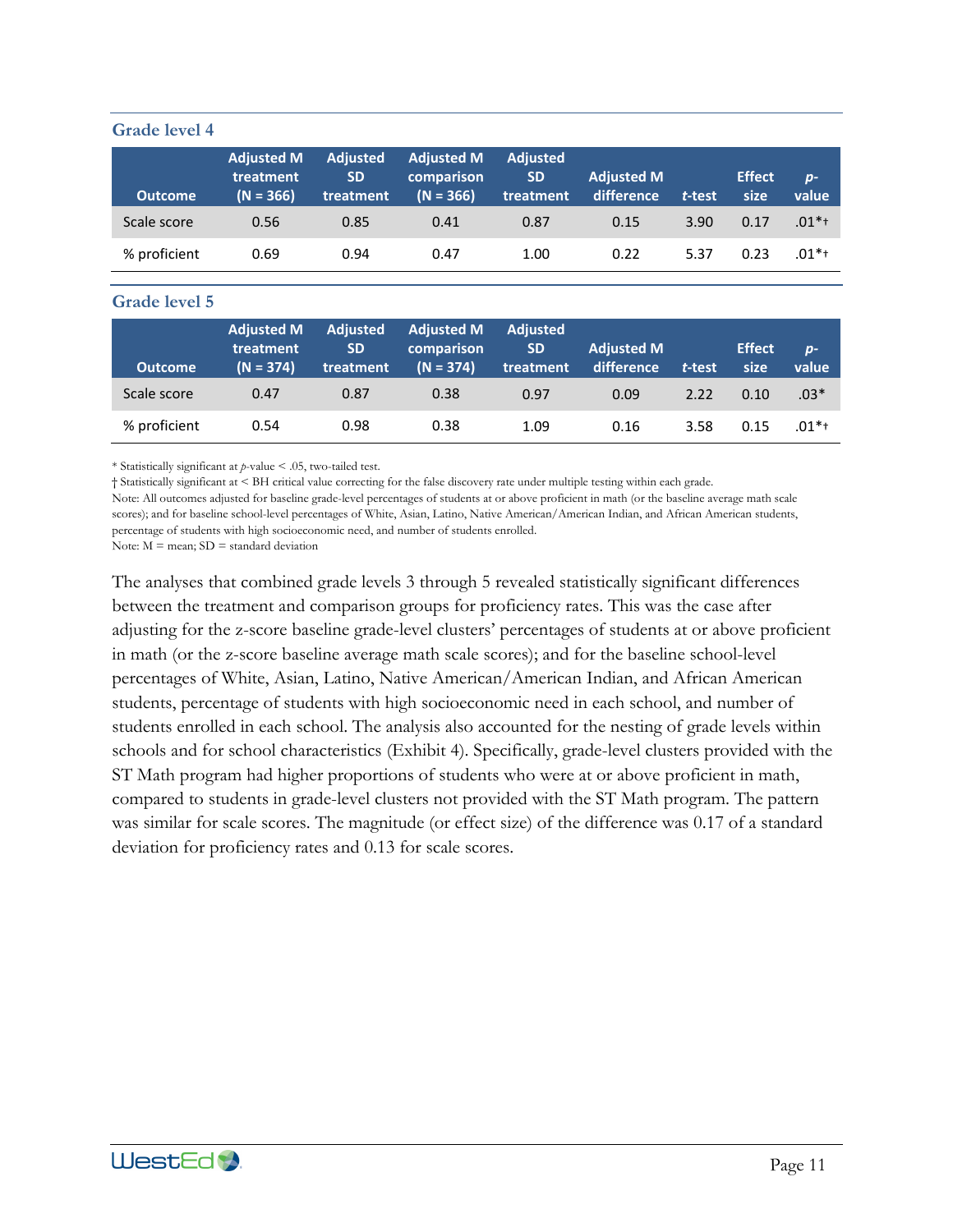#### <span id="page-15-0"></span>**Exhibit 4. Differences in Mathematics Performance for Schools Provided With ST Math, Across Grade Levels**

| <b>Outcome</b> | treatment<br>schools | Adjusted M Adjusted SD Adjusted M Adjusted SD<br>schools | treatment comparison comparison<br>schools | schools | <b>Adjusted</b><br>M difference z-test |      | <b>Effect</b><br>size | <i>p</i> -value |
|----------------|----------------------|----------------------------------------------------------|--------------------------------------------|---------|----------------------------------------|------|-----------------------|-----------------|
| Scale score    | 0.51                 | 0.84                                                     | 0.39                                       | 0.94    | 0.12                                   | 4.65 | 0.13                  | .01*†           |
| % proficient   | 0.62                 | 0.96                                                     | 0.45                                       | 1.06    | 0.17                                   | 5.88 | 0.17                  | $.01*$ t        |

\* Statistically significant at *p*-value < .05, two-tailed test.

†Statistically significant at < BH critical value correcting for the false discovery rate under multiple testing.

Note:  $M =$  mean;  $SD =$  standard deviation. All outcomes adjusted for baseline grade-level percentages of students at or above proficient in math; and for baseline school-level percentages of White, Asian, Latino, Native American/American Indian, and African American students, the number of students with high socioeconomic need, and the number of students enrolled. The outcomes account for the nesting of grades within schools. Treatment  $N = 1,132$  grade-level clusters; comparison  $N = 1,132$  grade-level clusters; across 16 states.

The effect size of the z-scored percentage of students who were proficient is 0.17, which can be converted to the difference between the treatment and comparison groups by using mean percentiles. However, the difference in the mean percentiles is dependent on where the scores fall in the distribution, with larger percentile-point differences occurring in the middle. The difference in percentile points that corresponds to an effect size of 0.17 along the normal distribution can be found in Exhibit 5. For example, if the comparison group's average percentage of students who were proficient is at the 10th percentile, an effect size of 0.17 would mean the average percentage of students who were proficient in the treatment group would be at the 13th percentile — a difference of 3 percentile points. If the average comparison group percentage of students who were proficient is at the 50th percentile, an effect size of 0.17 would mean the average percentage of students who were proficient in the treatment group is at the 57th percentile, for a difference of 7 percentile points.

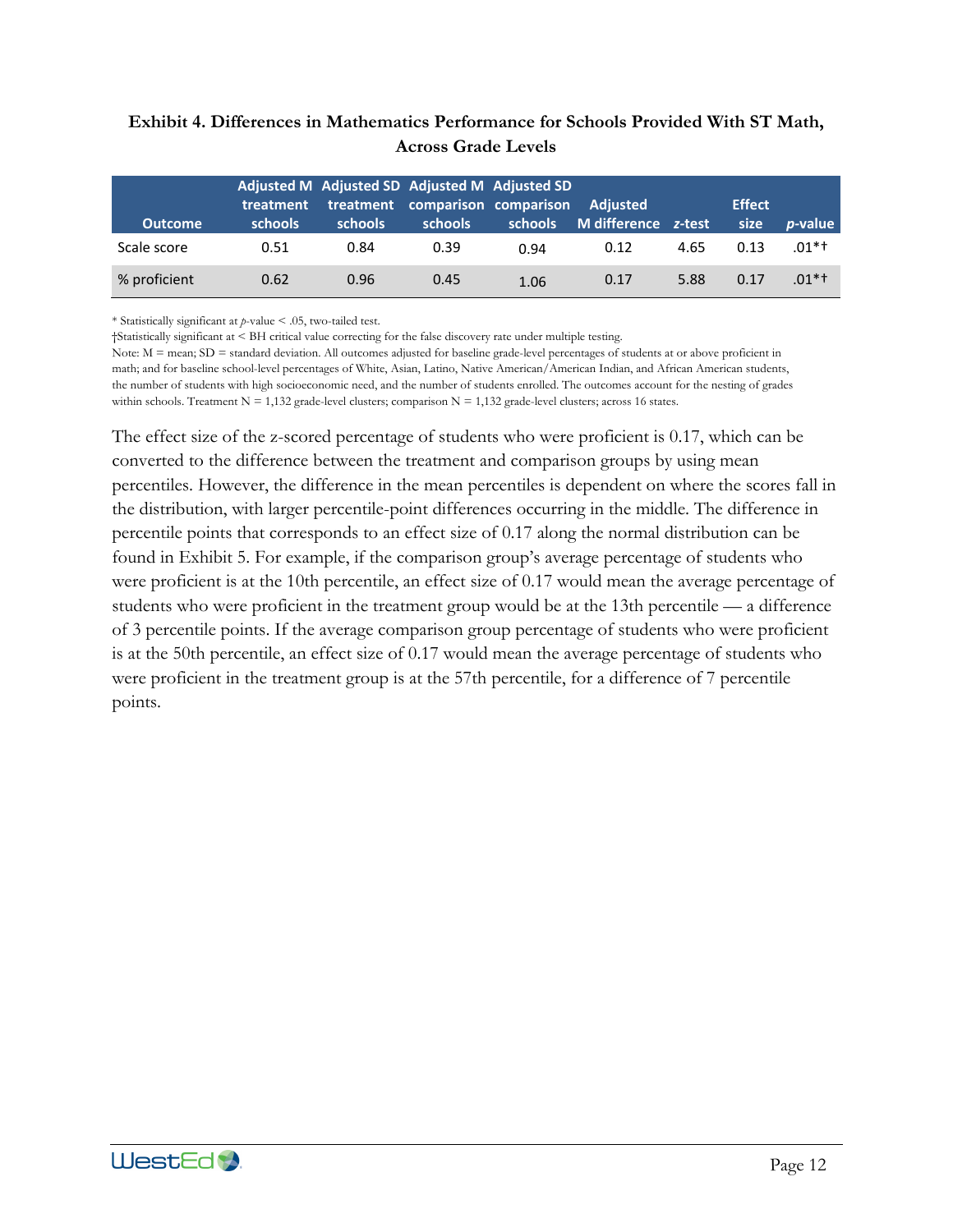

<span id="page-16-0"></span>**Exhibit 5. Percentile Differences Between the Group Provided With ST Math and the Comparison Group When the Effect Size = 0.17** 

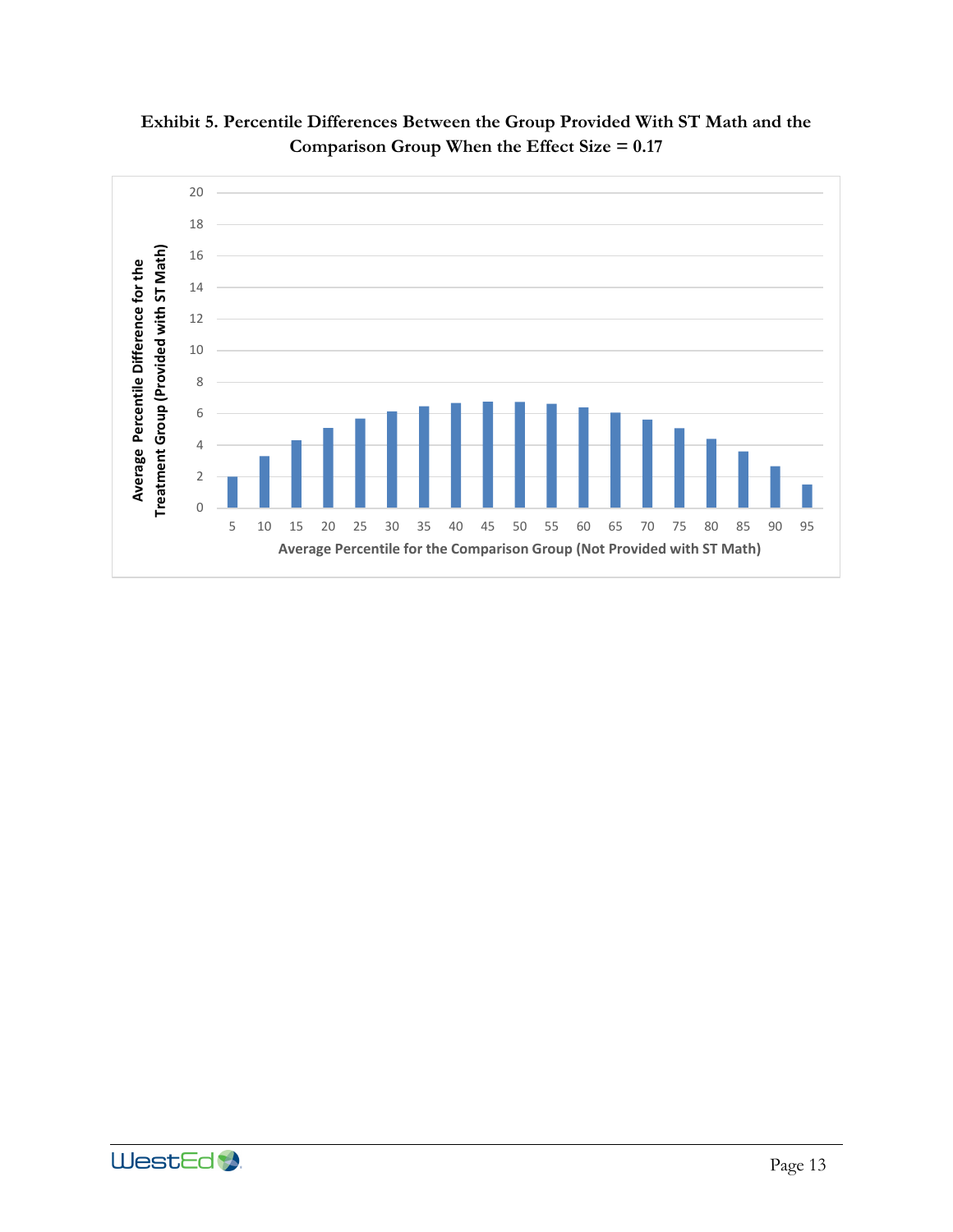# **Results for Schools With At Least One Grade Level That Implemented ST Math With Fidelity**

The analyses of schools with at least one grade level that implemented ST Math with fidelity found statistically significant differences for all grade levels in these schools in terms of the percentage of students at or above proficient in math, and for math scale scores on the state standardized exam (Exhibit 6). These differences were found after adjusting for several school-level characteristics and math proficiency rates (or scale scores) from the year before ST Math was provided. Specifically, students in grade-level clusters 3 through 5 in schools that implemented the ST Math program with fidelity had z-score proficiency rates in math that were, on average, from a fifth to nearly a half of a standard deviation higher than those of students in grade-level clusters not provided with the ST Math program. These findings remained statistically significant after applying the correction for multiple comparisons. When examining average student math scale scores on the state standardized assessment between the two groups, the findings were statistically significant for all grade levels, and the magnitudes (or effect sizes) ranged from 0.27 to 0.43 of a standard deviation. The findings remained statistically significant after applying the correction for multiple comparisons. The unadjusted baseline and follow-up means and standard deviations are included in Appendix B.

### <span id="page-17-0"></span>**Exhibit 6. Differences in CST Mathematics Performance When ST Math Was Implemented With Fidelity, by Grade Level**

| Grade level 3  |                          |                                                              |                                      |                           |                                    |        |                       |               |
|----------------|--------------------------|--------------------------------------------------------------|--------------------------------------|---------------------------|------------------------------------|--------|-----------------------|---------------|
| <b>Outcome</b> | treatment<br>$(N = 168)$ | Adjusted M Adjusted SD Adjusted M Adjusted SD<br>$(N = 168)$ | comparison comparison<br>$(N = 168)$ | comparison<br>$(N = 168)$ | <b>Adjusted</b><br>M<br>difference | t-test | <b>Effect</b><br>size | $p-$<br>value |
| Scale score    | 0.47                     | 0.78                                                         | 0.15                                 | 1.02                      | 0.32                               | 4.65   | 0.36                  | $.01*$        |
| % proficient   | 0.54                     | 0.84                                                         | 0.20                                 | 1.11                      | 0.34                               | 4.57   | 0.35                  | $.01*$        |

### **Grade level 4**

| <b>Outcome</b> | treatment<br>$(N = 156)$ | Adjusted M Adjusted SD Adjusted M Adjusted SD<br>$(N = 156)$ | comparison comparison comparison<br>$(N = 156)$ | $(N = 156)$ | <b>Adiusted</b><br>M<br>difference | t-test | <b>Effect</b><br>size | $D -$<br>value |
|----------------|--------------------------|--------------------------------------------------------------|-------------------------------------------------|-------------|------------------------------------|--------|-----------------------|----------------|
| Scale score    | በ 77                     | 0.73                                                         | 0.46                                            | 0.97        | 0.31                               | 5.26   | 0.36                  | $.01**$        |
| % proficient   | 1.02                     | 0.77                                                         | 0.64                                            | 0.99        | 0.38                               | 6.13   | 0.43                  | $.01*$ +       |

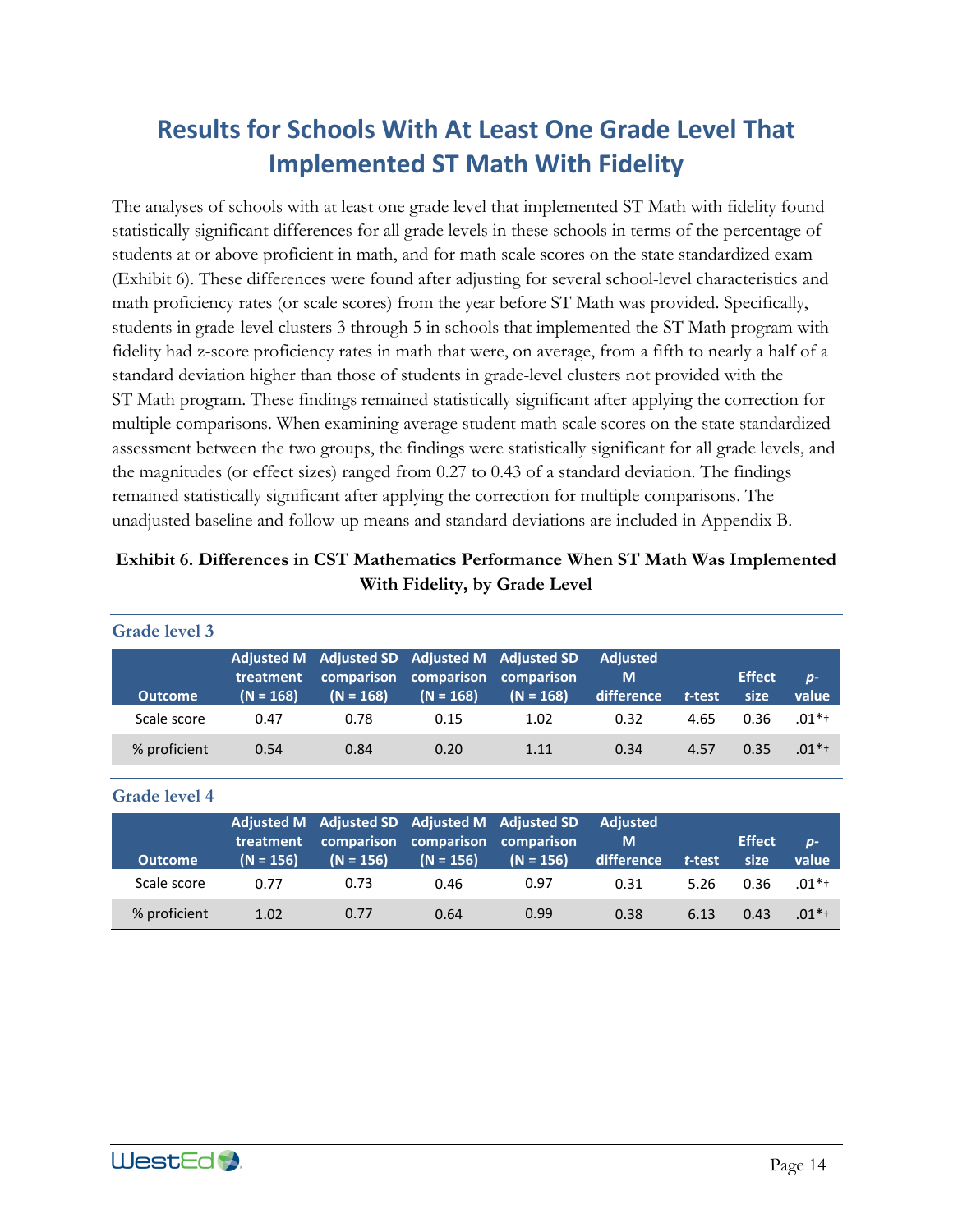| Grade level 5  |                          |                                                                            |                           |                           |                                    |        |                       |               |
|----------------|--------------------------|----------------------------------------------------------------------------|---------------------------|---------------------------|------------------------------------|--------|-----------------------|---------------|
| <b>Outcome</b> | treatment<br>$(N = 173)$ | Adjusted M Adjusted SD Adjusted M Adjusted SD<br>comparison<br>$(N = 173)$ | comparison<br>$(N = 173)$ | comparison<br>$(N = 173)$ | <b>Adjusted</b><br>M<br>difference | t-test | <b>Effect</b><br>size | $p-$<br>value |
| Scale score    | 0.57                     | 0.86                                                                       | 0.36                      | 1.01                      | 0.21                               | 3.44   | 0.22                  | $.01**$       |
| % proficient   | 0.63                     | 0.89                                                                       | 0.37                      | 1.03                      | 0.26                               | 3.87   | 0.27                  | $.01*$        |

\* Statistically significant at *p*-value < .05, two-tailed test.

† Statistically significant at < BH critical value correcting for the false discovery rate under multiple testing.

Note:  $M =$  mean;  $SD =$  standard deviation. All outcomes adjusted for baseline grade-level percentages of students at or above proficient in math (or the baseline average math scale scores); and for baseline school-level percentages of White, Asian, Latino, Native American/American Indian, and African American students, the number of students with high socioeconomic need in the school, and the number of students enrolled in the school.

Treatment N = 497 grade-level clusters; comparison N = 497 grade-level clusters; across 14 states.

For math proficiency rates as well as math scale scores, the analyses that combined grades 3 through 5 revealed statistically significant differences between schools that implemented ST Math with fidelity in at least one grade-level cluster and comparison grade-level clusters not provided with ST Math (Exhibit 7). This was the case after adjusting for the z-score baseline grade-level percentages of students at or above proficient in math (or the z-score baseline average math scale scores); and for baseline school-level percentages of White, Asian, Latino, Native American/American Indian, and African American students, the number of students with high socioeconomic need at the school, and the number of students enrolled at the school. The analysis also accounted for the nesting of grade levels within schools and for school characteristics. Specifically, grade-level clusters that implemented ST Math with fidelity had higher math proficiency rates compared to those not provided with the ST Math program. The same was true for math scale scores. The magnitude (or effect size) of the difference for math proficiency rates was 0.35 of a standard deviation and 0.31 for math scale scores.

# <span id="page-18-0"></span>**Exhibit 7. Differences in CST Mathematics Performance for Schools With At Least One Grade Level That Implemented ST Math With Fidelity**

| <b>Outcome</b> | treatment | treatment |      |      | Adjusted M Adjusted SD Adjusted M Adjusted SD Adjusted z-score Effect p-value<br>comparison comparison M difference |      | size |          |
|----------------|-----------|-----------|------|------|---------------------------------------------------------------------------------------------------------------------|------|------|----------|
| Scale score    | 0.62      | 0.79      | 0.34 | 1.00 | 0.28                                                                                                                | 7.05 | 0.31 | $.01*$ t |
| % proficient   | 0.76      | 0.83      | 0.43 | 1.05 | 0.33                                                                                                                | 7.47 | 0.35 | $01*$ †  |

\* Statistically significant at *p*-value < .05, two-tailed test.

† Statistically significant at < BH critical value correcting for the false discovery rate under multiple testing.

Note:  $M =$  mean;  $SD =$  standard deviation. All outcomes adjusted for baseline grade-level cluster percentages of students at or above proficient in math; and for baseline school-level percentages of White, Asian, Latino, Native American/American Indian, and African American students, the number of students with high socioeconomic need in the school, and the number of students enrolled in the school. The outcomes account for the nesting of grade-level clusters within schools.

Treatment N = 497 grade-level clusters; comparison N = 497 grade-level clusters; across 14 states.

The effect size of the z-scored percentage of students who were proficient is 0.35, which can be converted to the difference between the treatment and comparison groups by using mean percentiles. However, the difference in the mean percentiles is dependent on where the scores fall in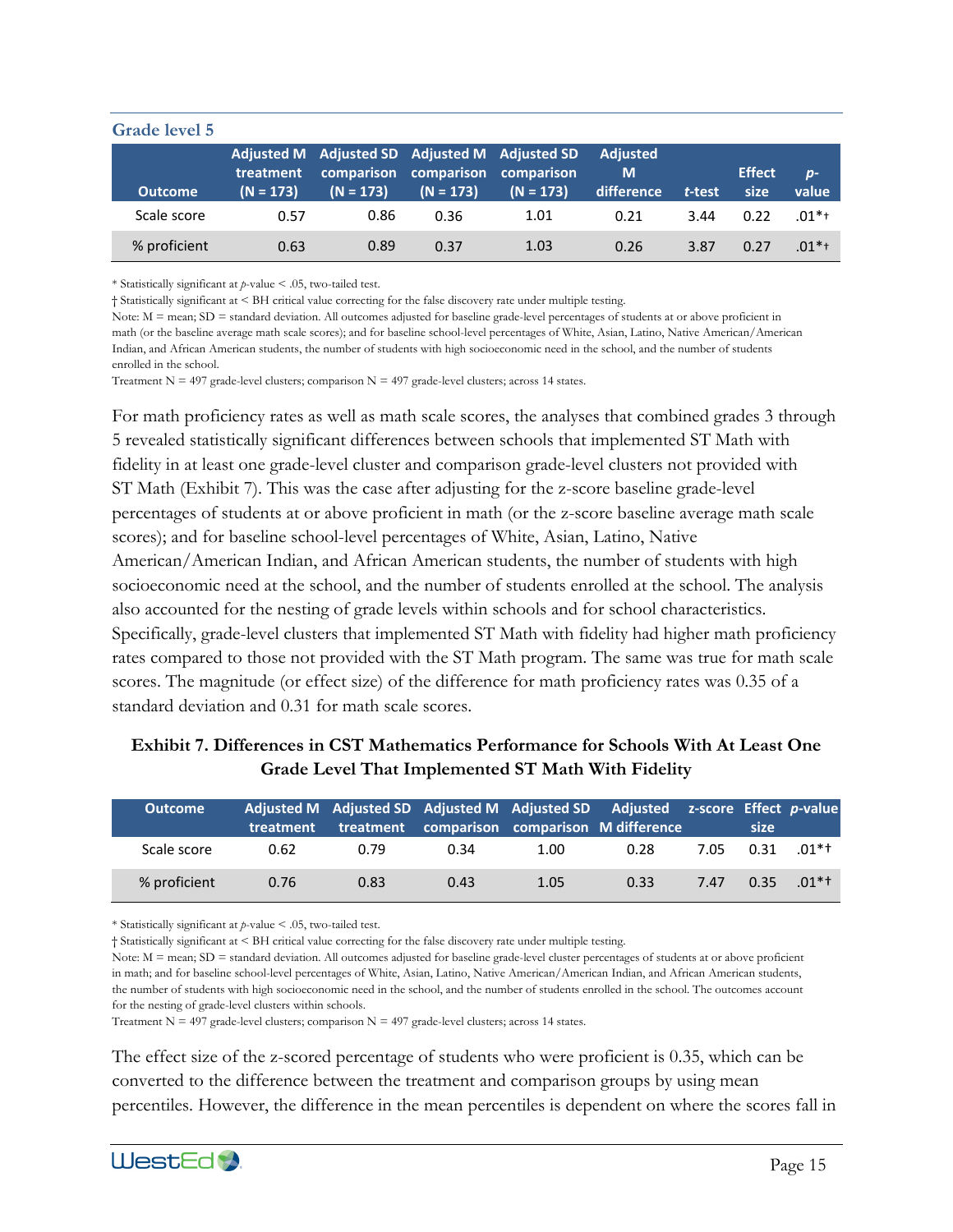the distribution, with larger percentile-point differences occurring in the middle. The difference in percentile points that corresponds to an effect size of 0.35 along the normal distribution can be found in Exhibit 8. For example, if the average comparison grade's percentage of students who were proficient is at the 10th percentile, an effect size of 0.35 would mean the average percentage of students who were proficient in grades provided with ST Math would be at the 18th percentile — a difference of 8 percentile points. If the average comparison grade's percentage of students who were proficient is at the 50th percentile, an effect size of 0.35 would mean the average percentage of students who were proficient in grades provided with ST Math is at the 64th percentile, for a difference of 14 percentile points.



<span id="page-19-0"></span>

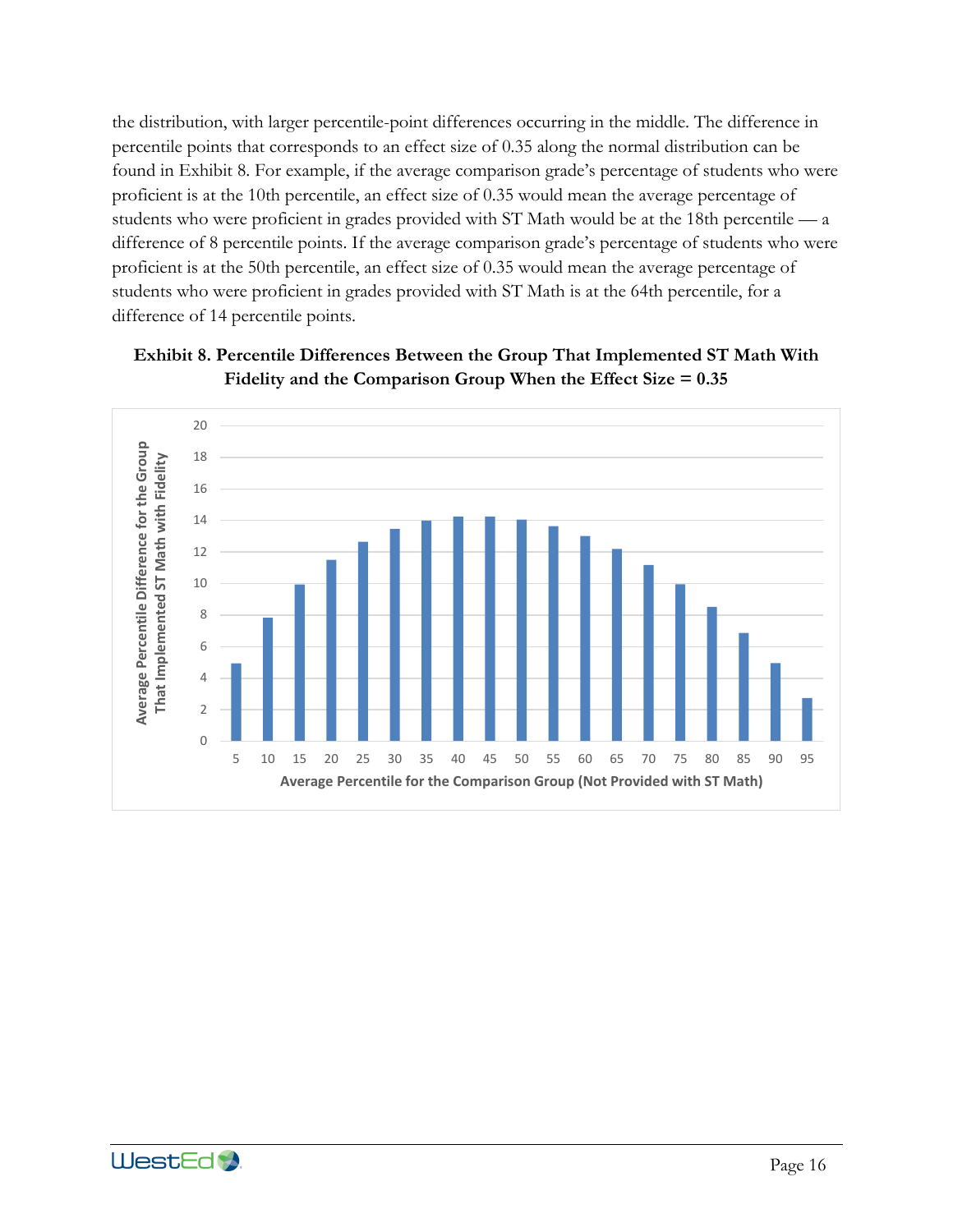# **Discussion and Study Limitations**

Although the matching procedure and quasi-experimental design provided additional rigor for the study, there are some limitations of the current evaluation. One limitation is that schools that participated in the ST Math program, or that implemented it with fidelity, may have been different in some unknown way(s) in relation to the comparison schools. Districts that had grade levels that implemented ST Math opted in to adopt the program; therefore, there may have been underlying factors contributing to improvements in math scores, such as an emphasis on improving math, or a focus on integrating technology into the classroom, relative to the comparison groups not in districts that adopted ST Math. Further, schools included in the fidelity analyses implemented ST Math at a minimum level of fidelity, as defined by MIND. These schools might have differed from other schools in ways that were not measured, such as teacher quality, support from principals, or in implementing other schoolwide math reforms that occurred concurrently with ST Math. For example, the unadjusted baseline z-scores are larger for the subgroup that implemented with fidelity compared to the larger group that implemented ST Math with or without fidelity; however, the comparison groups for the full sample and the subsample had similar unadjusted baseline z-scores.

A second limitation is that schools in the treatment group received varying years of ST Math implementation. The number of years a school participated in the ST Math program could have had an impact on mathematics outcomes. Future research should investigate the impact of receiving multiple years of ST Math.

Future research on the cross-state impact of ST Math could be strengthened in two ways. First, despite the careful matching of treatment and comparison groups on observable characteristics, it is possible that differences existed between the two groups and that these differences contributed (in whole or in part) to the positive findings for ST Math. Without randomization, the possibility that the groups differed on other characteristics besides exposure to ST Math impedes causal conclusion (Shadish, Cook, & Campbell, 2002). Second, obtaining individual student-level math outcomes would allow for a more precise estimate of standard errors and would allow researchers to assess any impacts of the program on individual students over time, either due to multiple years of exposure or to long-term effects after exposure ends.

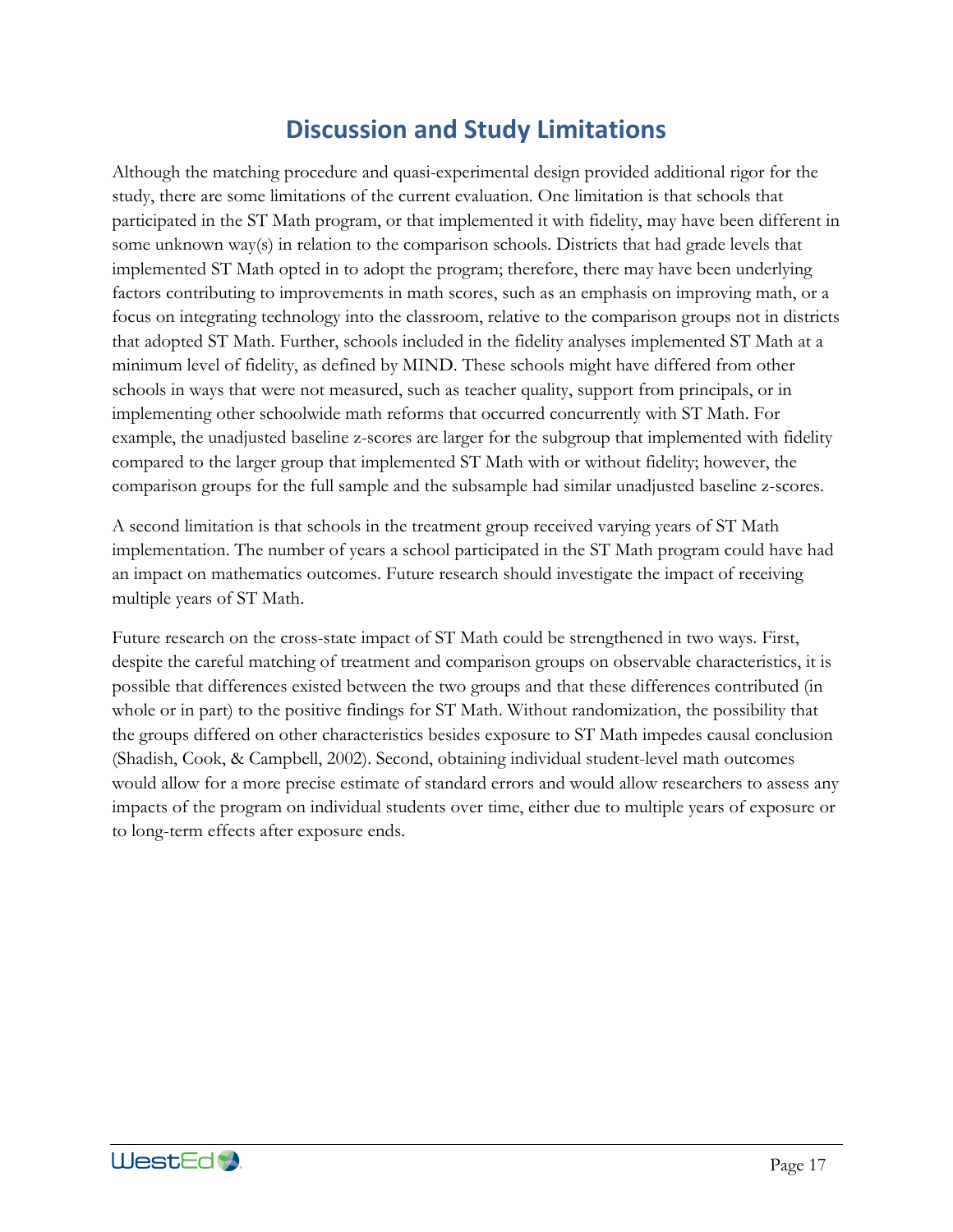# **References**

- Benjamini, Y., & Hochberg, Y. (1995). Controlling the false discovery rate: A practical and powerful approach to multiple testing. *Journal of the Royal Statistical Society*, Series B, *57,* 289–300.
- Guo, S., & Fraser, M. W. (2010). *Propensity score analysis: Statistical methods and applications*. Thousand Oaks, CA: Sage.
- Hanushek, E. A. (2012). Education quality and economic growth. In B. Miniter (Ed.), *The 4% solution: Unleashing the economic growth America needs* (pp. 226–239; 324–326). New York: Crown Business.
- National Center for Education Statistics. (2015). *A first look: 2015 mathematics and reading*. Washington, DC: National Center for Education Statistics, U.S. Department of Education.
- Provasnik, S., Malley, L., Stephens, M., Landeros, K., Perkins, R., & Tang, J. H. (2016). *Highlights from TIMSS and TIMSS Advanced 2015: Mathematics and science achievement of U.S. students in grades 4 and 8 and in advanced courses at the end of high school in an international context* (NCES 2017-002). Washington, DC: U.S. Department of Education, National Center for Education Statistics. Retrieved from http://nces.ed.gov/pubsearch
- Raudenbush, S. W., & Bryk, A. S. (2002). *Hierarchical linear models: Applications and data analysis methods*. Thousand Oaks, CA: Sage Publications.
- Shadish, W. R., Cook, T. D., & Campbell, D. T. (2002). *Experimental and quasi-experimental designs for generalized causal inference*. Boston, MA: Houghton Mifflin.

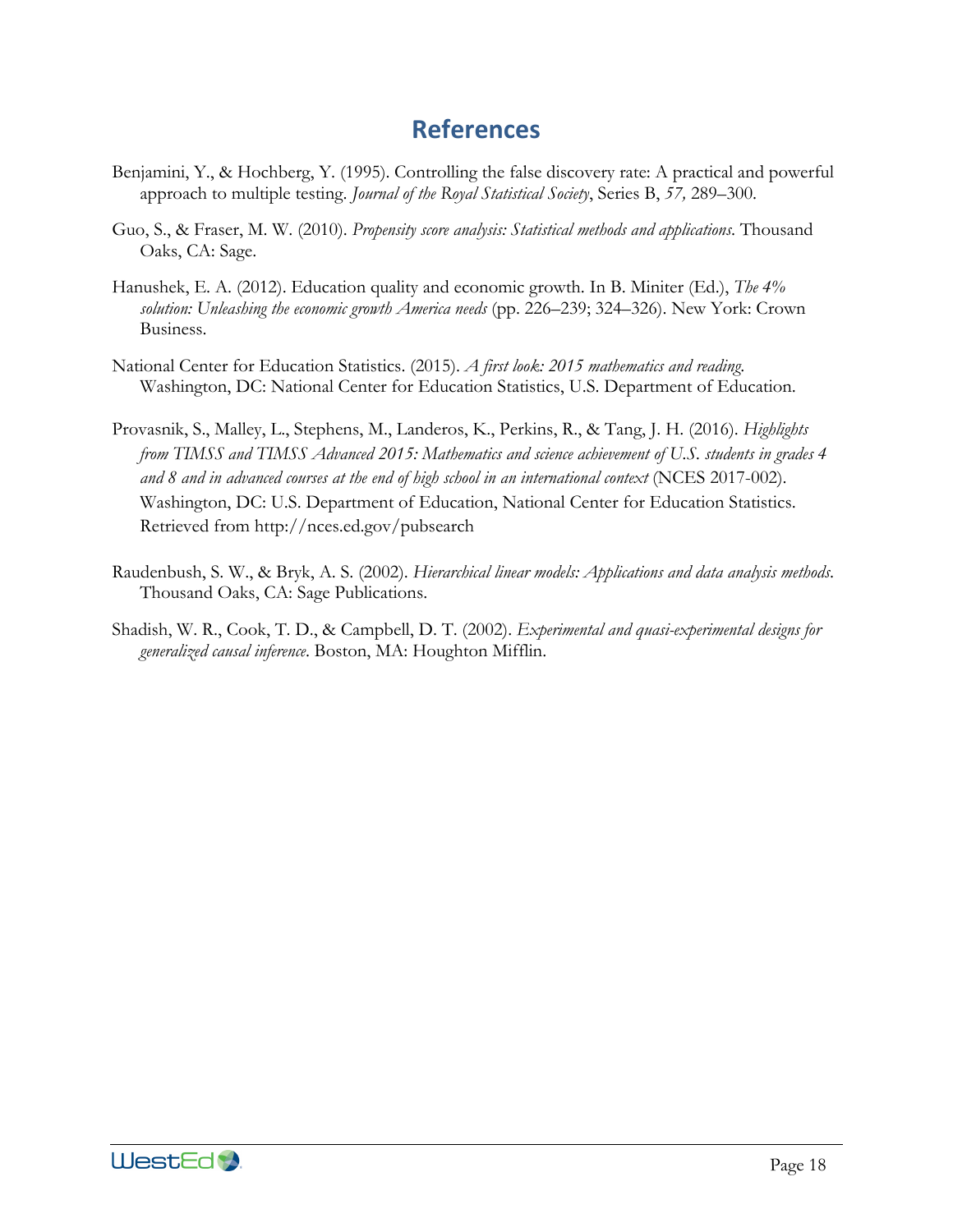# **Appendix A. Baseline Comparisons**

#### **Exhibit A1. Entire Sample – Grade Level 3**

<span id="page-22-0"></span>

| <b>Outcome</b>                     | <b>Comparison</b><br>M | <b>Comparison</b><br><b>SD</b> | <b>Treatment</b><br>M | <b>Treatment</b><br><b>SD</b> | t       | $\boldsymbol{p}$ | $\boldsymbol{d}$ |
|------------------------------------|------------------------|--------------------------------|-----------------------|-------------------------------|---------|------------------|------------------|
| Percent proficient<br>(z-score)    | $-0.06$                | 1.04                           | $-0.06$               | 0.95                          | $-0.06$ | 0.95             | 0.00             |
| Scale score (z-score)              | $-0.04$                | 1.01                           | $-0.04$               | 0.95                          | 0.04    | 0.97             | 0.00             |
| Student enrollment                 | 545.60                 | 224.70                         | 561.78                | 231.53                        | 0.99    | 0.32             | 0.07             |
| Percent White                      | 45.88                  | 32.65                          | 44.45                 | 30.94                         | $-0.63$ | 0.53             | $-0.04$          |
| Percent African American           | 13.92                  | 20.21                          | 13.16                 | 16.15                         | $-0.58$ | 0.56             | $-0.04$          |
| Percent American Indian            | 0.40                   | 0.76                           | 0.38                  | 0.60                          | $-0.42$ | 0.68             | $-0.03$          |
| Percent Latino                     | 31.11                  | 27.76                          | 32.21                 | 28.94                         | 0.54    | 0.59             | 0.04             |
| <b>Percent Asian</b>               | 7.11                   | 11.95                          | 7.96                  | 13.02                         | 0.96    | 0.34             | 0.07             |
| Percent high<br>socioeconomic need | 49.73                  | 28.31                          | 51.44                 | 28.17                         | 0.85    | 0.40             | 0.06             |

Note:  $M =$  mean;  $SD =$  standard deviation;  $t = t$ -test statistic;  $p = p$ -value;  $d =$  effect size. Treatment  $N = 392$  grade-level clusters; comparison  $N = 392$  grade-level clusters.

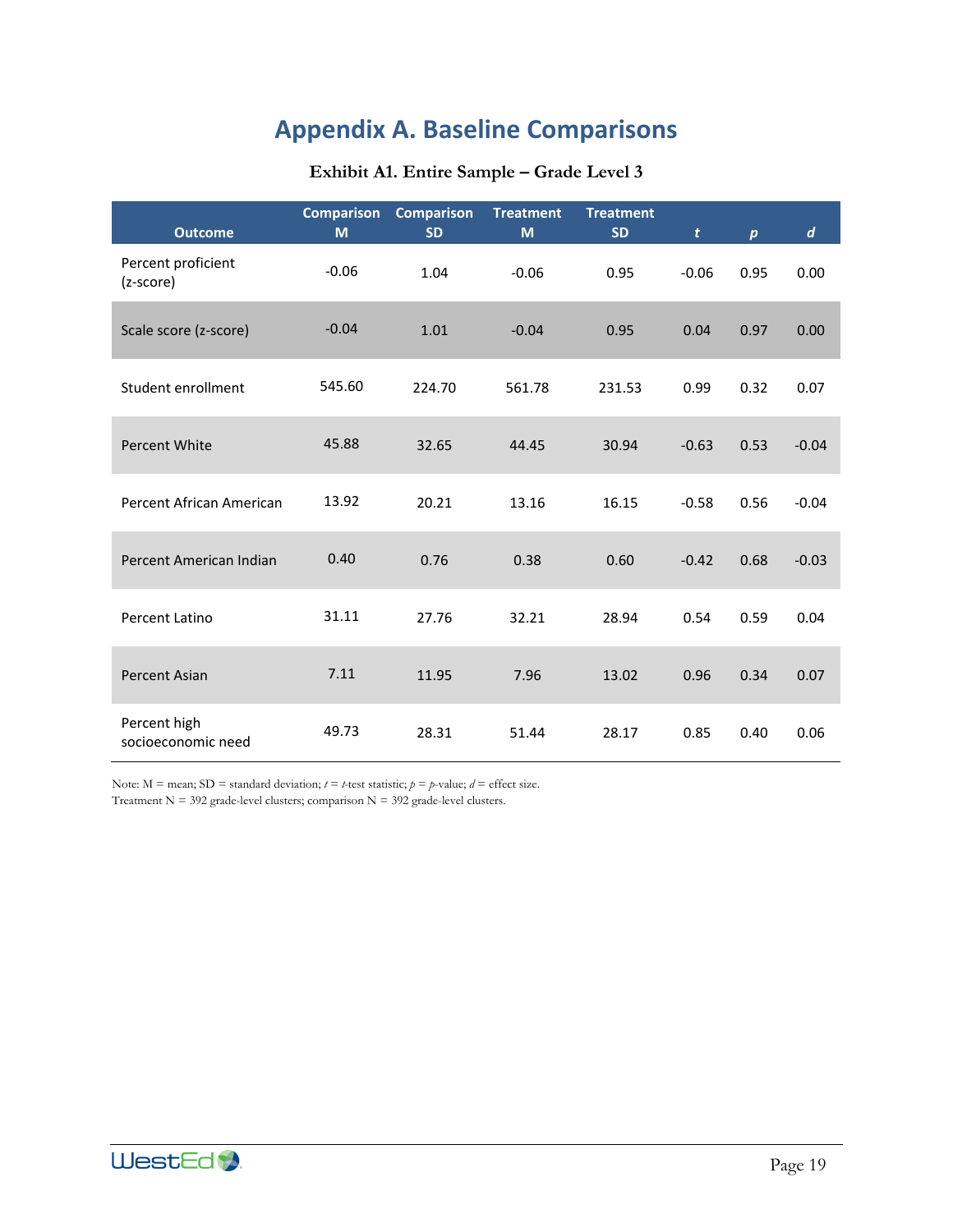<span id="page-23-0"></span>

| <b>Outcome</b>                     | <b>Comparison</b><br>M | <b>Comparison</b><br><b>SD</b> | <b>Treatment</b><br>M | <b>Treatment</b><br><b>SD</b> | $\mathbf{t}$ | $\boldsymbol{p}$ | $\boldsymbol{d}$ |
|------------------------------------|------------------------|--------------------------------|-----------------------|-------------------------------|--------------|------------------|------------------|
| Percent proficient<br>(z-score)    | $-0.07$                | 0.96                           | $-0.07$               | 0.91                          | $-0.32$      | 0.75             | 0.00             |
| Scale score (z-score)              | $-0.10$                | 0.88                           | $-0.10$               | 0.92                          | 0.38         | 0.71             | 0.00             |
| Student enrollment                 | 549.15                 | 277.01                         | 575.28                | 232.86                        | 1.38         | 0.17             | 0.10             |
| <b>Percent White</b>               | 45.28                  | 34.13                          | 45.11                 | 30.76                         | $-0.07$      | 0.94             | $-0.01$          |
| Percent African American           | 15.75                  | 24.17                          | 12.93                 | 15.64                         | $-1.87$      | 0.06             | $-0.14$          |
| Percent American Indian            | 0.31                   | 0.60                           | 0.39                  | 0.60                          | 1.78         | 0.08             | 0.13             |
| Percent Latino                     | 30.14                  | 28.70                          | 32.45                 | 28.88                         | 1.08         | 0.28             | 0.08             |
| <b>Percent Asian</b>               | 7.66                   | 12.55                          | 7.96                  | 12.81                         | 0.33         | 0.74             | 0.02             |
| Percent high<br>socioeconomic need | 49.53                  | 27.98                          | 51.57                 | 27.83                         | 0.99         | 0.32             | 0.07             |

# **Exhibit A2. Entire Sample – Grade Level 4**

Note:  $M =$  mean;  $SD =$  standard deviation;  $t = t$ -test statistic;  $p = p$ -value;  $d =$  effect size.

Treatment N = 366 grade-level clusters; comparison N = 366 grade-level clusters.

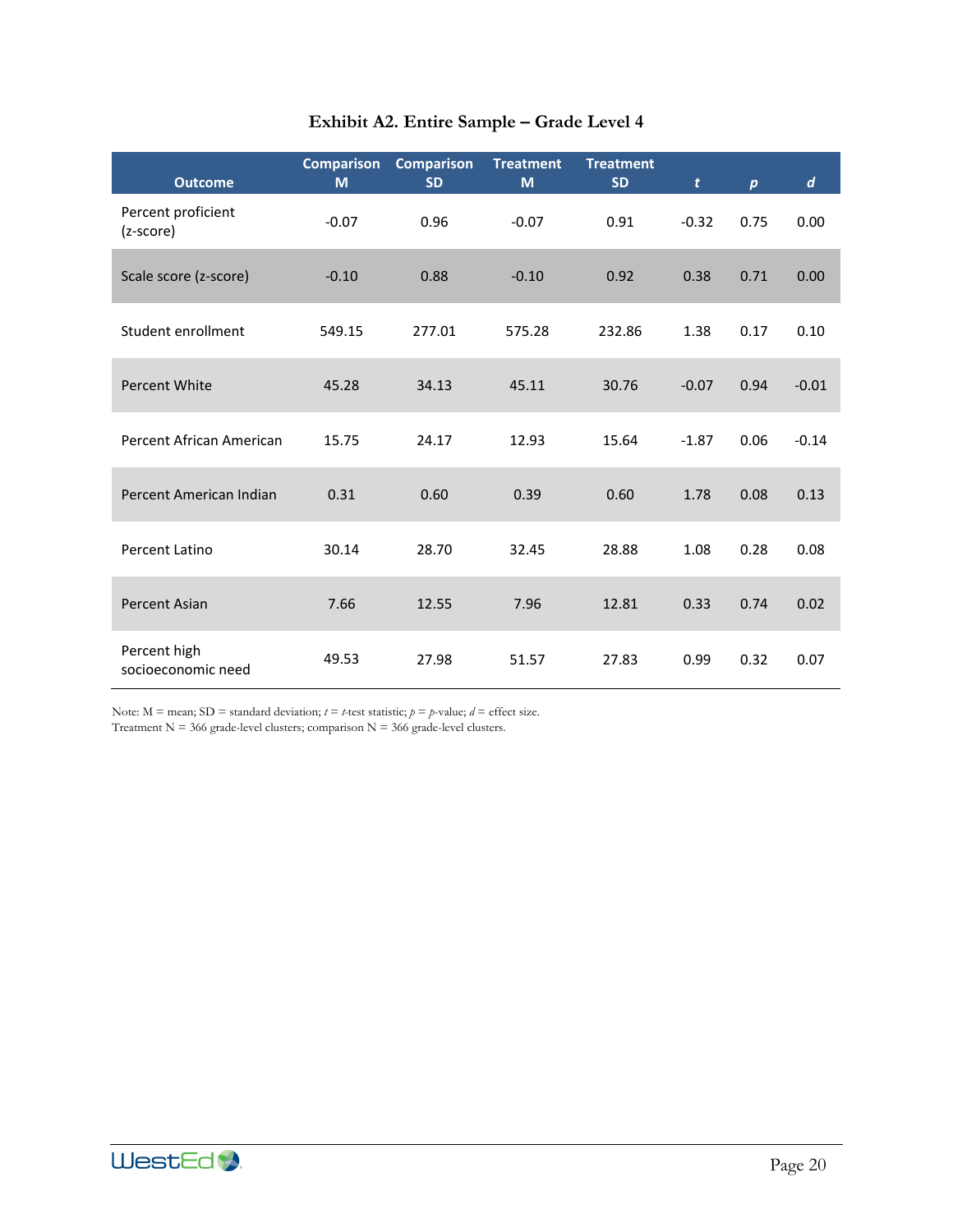<span id="page-24-0"></span>

| <b>Outcome</b>                     | <b>Comparison</b><br>M | <b>Comparison</b><br><b>SD</b> | <b>Treatment</b><br>M | <b>Treatment</b><br><b>SD</b> | $\mathbf{t}$ | $\boldsymbol{p}$ | $\boldsymbol{d}$ |
|------------------------------------|------------------------|--------------------------------|-----------------------|-------------------------------|--------------|------------------|------------------|
| Percent proficient<br>(z-score)    | $-0.12$                | 1.06                           | $-0.03$               | 0.99                          | 1.24         | 0.21             | 0.09             |
| Scale score (z-score)              | $-0.10$                | 1.04                           | 0.00                  | 1.01                          | 1.33         | 0.18             | 0.10             |
| Student enrollment                 | 544.28                 | 282.46                         | 563.87                | 230.16                        | 1.04         | 0.30             | 0.08             |
| <b>Percent White</b>               | 44.98                  | 34.60                          | 43.73                 | 32.00                         | $-0.52$      | 0.61             | $-0.04$          |
| Percent African American           | 14.14                  | 21.68                          | 13.88                 | 17.65                         | $-0.18$      | 0.86             | $-0.01$          |
| Percent American Indian            | 0.35                   | 0.63                           | 0.43                  | 1.08                          | 1.24         | 0.22             | 0.09             |
| Percent Latino                     | 31.17                  | 30.70                          | 33.89                 | 31.06                         | 1.07         | 0.28             | 0.09             |
| <b>Percent Asian</b>               | 7.99                   | 15.30                          | 7.01                  | 12.37                         | $-0.97$      | 0.33             | $-0.07$          |
| Percent high<br>socioeconomic need | 50.88                  | 29.61                          | 52.81                 | 28.73                         | 0.90         | 0.37             | 0.07             |

# **Exhibit A3. Entire Sample – Grade Level 5**

Note:  $M =$  mean;  $SD =$  standard deviation;  $t = t$ -test statistic;  $p = p$ -value;  $d =$  effect size. Treatment N = 374 grade-level clusters; comparison N = 374 grade-level clusters.

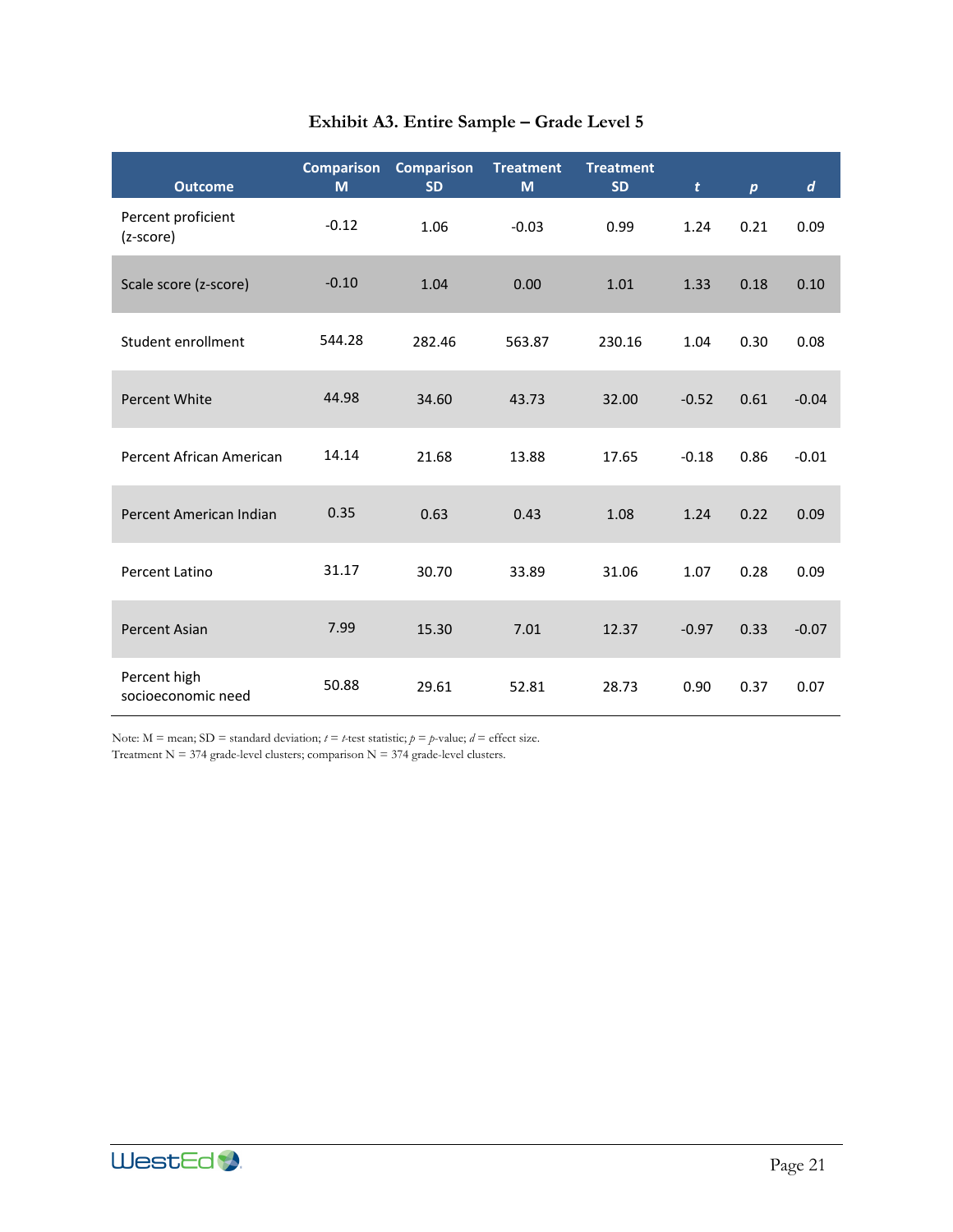<span id="page-25-0"></span>

| <b>Outcome</b>                     | <b>Comparison</b><br>M | <b>Comparison</b><br><b>SD</b> | <b>Treatment</b><br>M | <b>Treatment</b><br><b>SD</b> | t       | $\boldsymbol{p}$ | $\boldsymbol{d}$ |
|------------------------------------|------------------------|--------------------------------|-----------------------|-------------------------------|---------|------------------|------------------|
| Percent proficient<br>(z-score)    | $-0.08$                | 1.02                           | $-0.06$               | 0.95                          | 0.52    | 0.59             | 0.02             |
| Scale score (z-score)              | $-0.08$                | 0.98                           | $-0.04$               | 0.96                          | 1.03    | 0.30             | 0.04             |
| Student enrollment                 | 546.31                 | 261.79                         | 566.94                | 231.38                        | 1.98    | 0.05             | 0.08             |
| Percent White                      | 45.39                  | 33.75                          | 44.42                 | 31.21                         | $-0.71$ | 0.48             | $-0.03$          |
| Percent African American           | 14.58                  | 22.03                          | 13.32                 | 16.49                         | $-1.54$ | 0.12             | $-0.07$          |
| Percent American Indian            | 0.36                   | 0.67                           | 0.40                  | 0.79                          | 1.46    | 0.14             | 0.05             |
| Percent Latino                     | 30.82                  | 29.04                          | 32.74                 | 29.62                         | 1.56    | 0.12             | 0.07             |
| Percent Asian                      | 7.58                   | 13.33                          | 7.65                  | 12.73                         | 0.13    | 0.90             | 0.01             |
| Percent high<br>socioeconomic need | 50.04                  | 28.62                          | 51.93                 | 28.23                         | 1.58    | 0.11             | 0.07             |

# **Exhibit A4. Entire Sample – All Grades**

Note:  $M =$  mean;  $SD =$  standard deviation;  $t = t$ -test statistic;  $p = p$ -value;  $d =$  effect size. Treatment N = 1,132 grade-level clusters; comparison N = 1,132 grade-level clusters.

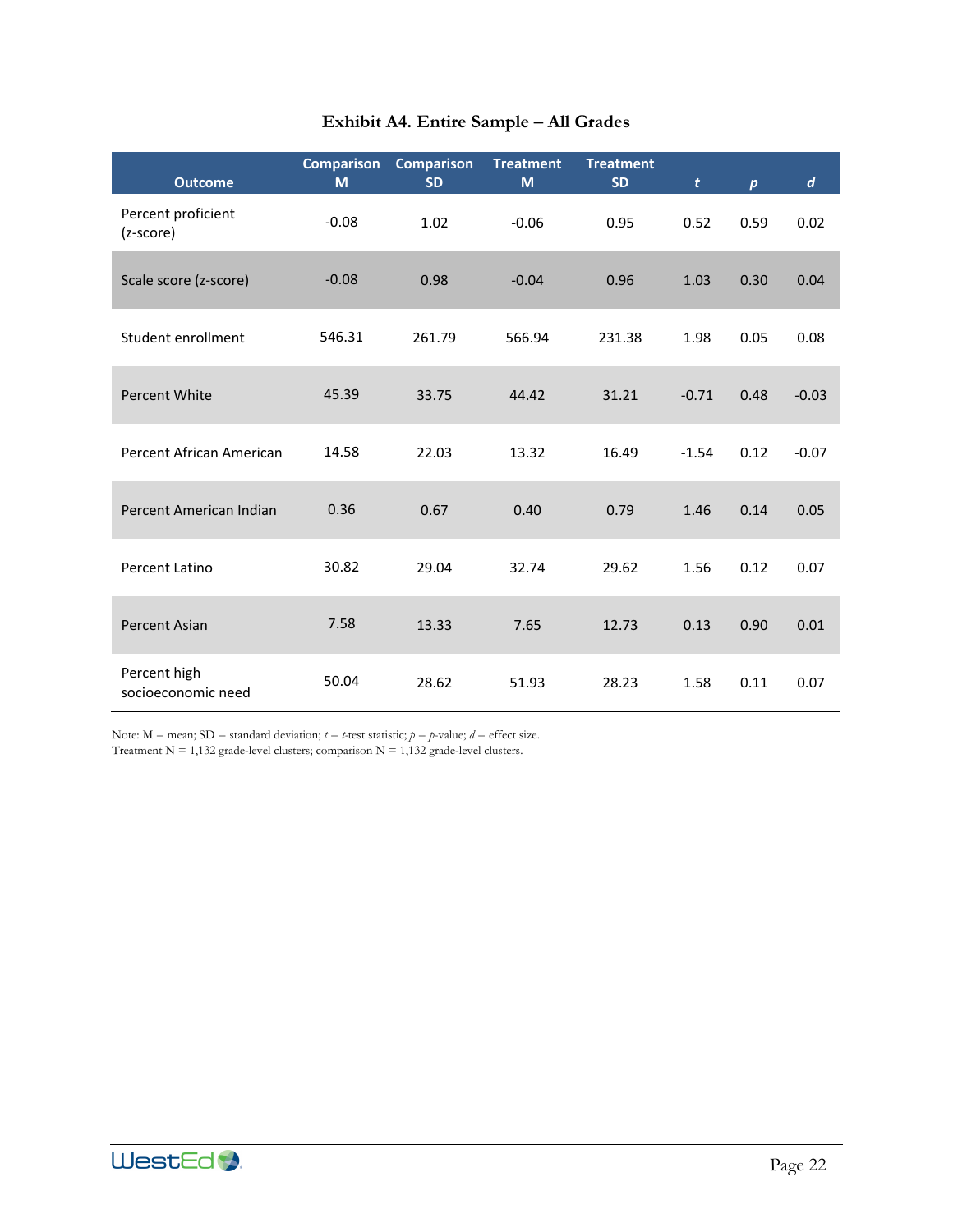<span id="page-26-0"></span>

| <b>Outcome</b>                     | <b>Comparison</b><br>M | <b>Comparison</b><br><b>SD</b> | <b>Treatment</b><br>M | <b>Treatment</b><br><b>SD</b> | t       | $\boldsymbol{p}$ | d       |
|------------------------------------|------------------------|--------------------------------|-----------------------|-------------------------------|---------|------------------|---------|
| Percent proficient<br>(z-score)    | 0.04                   |                                | 0.05                  | 0.87                          | 0.16    | 0.89             | 0.01    |
| Scale score (z-score)              | 0.04                   | 1.06                           | 0.04                  | 0.86                          | 0.00    | 0.99             | 0.00    |
| Student enrollment                 | 501.08                 | 225.43                         | 542.21                | 228.94                        | 1.66    | 0.10             | 0.18    |
| <b>Percent White</b>               | 55.10                  | 34.14                          | 55.95                 | 29.25                         | 0.24    | 0.81             | 0.03    |
| Percent African American           | 14.99                  | 22.17                          | 13.89                 | 16.15                         | $-0.52$ | 0.60             | $-0.06$ |
| Percent American Indian            | 0.36                   | 0.79                           | 0.41                  | 0.64                          | 0.61    | 0.55             | 0.07    |
| Percent Latino                     | 23.15                  | 25.43                          | 24.65                 | 24.71                         | 0.55    | 0.58             | 0.06    |
| <b>Percent Asian</b>               | 3.97                   | 7.11                           | 3.83                  | 5.44                          | $-0.20$ | 0.84             | $-0.02$ |
| Percent high<br>socioeconomic need | 47.79                  | 27.15                          | 47.14                 | 24.90                         | $-0.13$ | 0.90             | $-0.02$ |

# **Exhibit A5. Fidelity Sample – Grade Level 3**

Note:  $M =$  mean;  $SD =$  standard deviation;  $t = t$ -test statistic;  $p = p$ -value;  $d =$  effect size. Treatment N = 168 grade-level clusters; comparison N = 168 grade-level clusters.

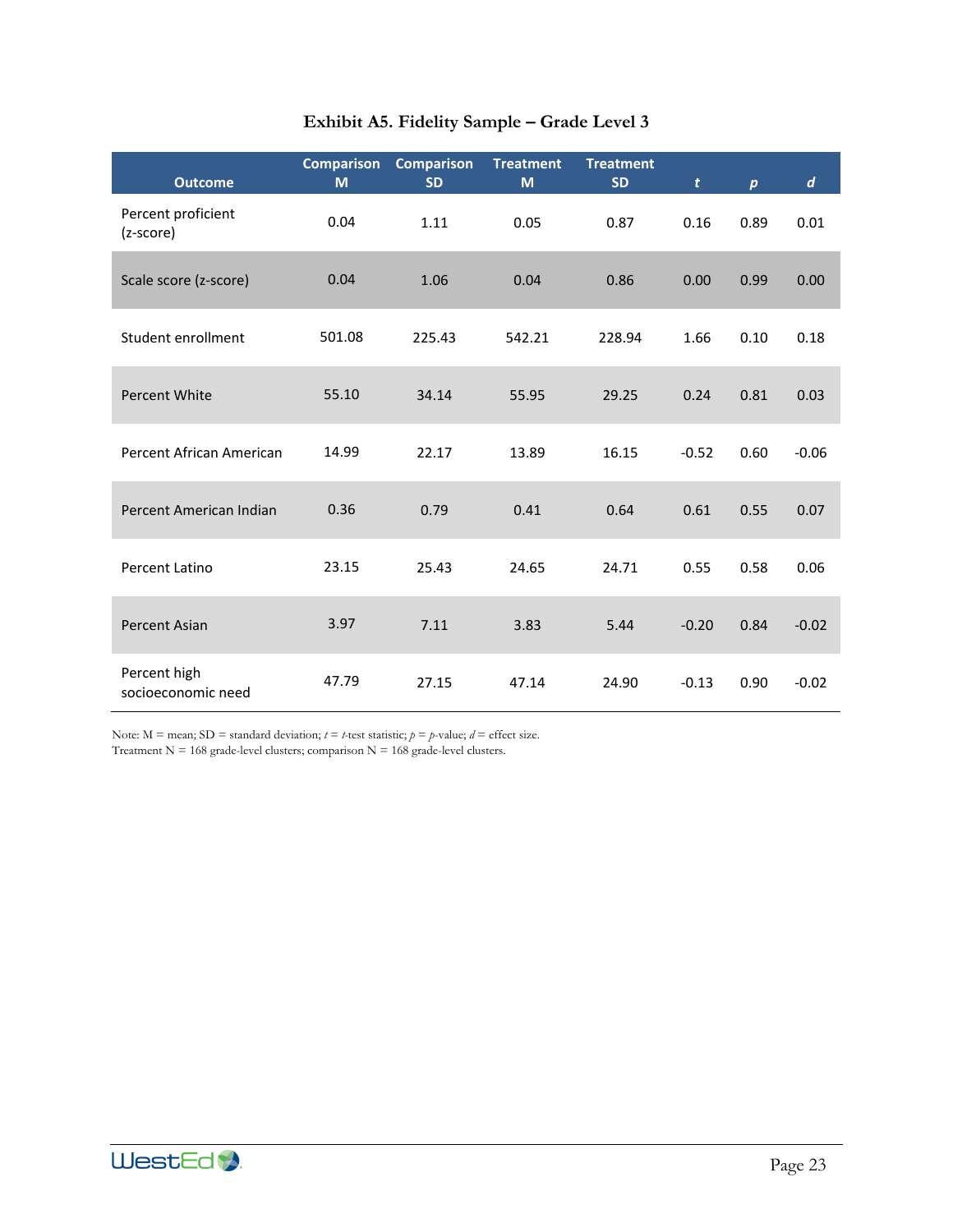<span id="page-27-0"></span>

| <b>Outcome</b>                     | <b>Comparison</b><br>M | <b>Comparison</b><br><b>SD</b> | <b>Treatment</b><br>M | <b>Treatment</b><br><b>SD</b> | t       | $\boldsymbol{p}$ | d       |
|------------------------------------|------------------------|--------------------------------|-----------------------|-------------------------------|---------|------------------|---------|
| Percent proficient<br>(z-score)    | 0.12                   | 0.98                           | 0.03                  | 0.89                          | $-0.86$ | 0.39             | $-0.10$ |
| Scale score (z-score)              | 0.13                   | 1.00<br>0.05                   |                       | 0.88                          | $-0.71$ | 0.48             | $-0.09$ |
| Student enrollment                 | 523.85                 | 265.44                         | 554.00                | 206.18                        | 1.12    | 0.26             | 0.13    |
| <b>Percent White</b>               | 58.70                  | 27.31                          | 59.55                 | 26.73                         | 0.26    | 0.80             | 0.03    |
| Percent African American           | 13.74                  | 19.91                          | 12.94                 | 14.16                         | $-0.41$ | 0.68             | $-0.05$ |
| Percent American Indian            | 0.38                   | 0.72                           | 0.41                  | 0.68                          | 0.42    | 0.67             | 0.04    |
| Percent Latino                     | 21.83                  | 24.35                          | 21.92                 | 20.63                         | 0.03    | 0.97             | 0.00    |
| <b>Percent Asian</b>               | 4.69                   | 9.49                           | 4.50                  | 5.79                          | $-0.21$ | 0.84             | $-0.02$ |
| Percent high<br>socioeconomic need | 48.79                  | 27.31                          | 46.60                 | 23.94                         | $-0.75$ | 0.45             | $-0.09$ |

# **Exhibit A6. Fidelity Sample – Grade Level 4**

Note:  $M =$  mean;  $SD =$  standard deviation;  $t = t$ -test statistic;  $p = p$ -value;  $d =$  effect size. Treatment N = 156 grade-level clusters; comparison N = 156 grade-level clusters.

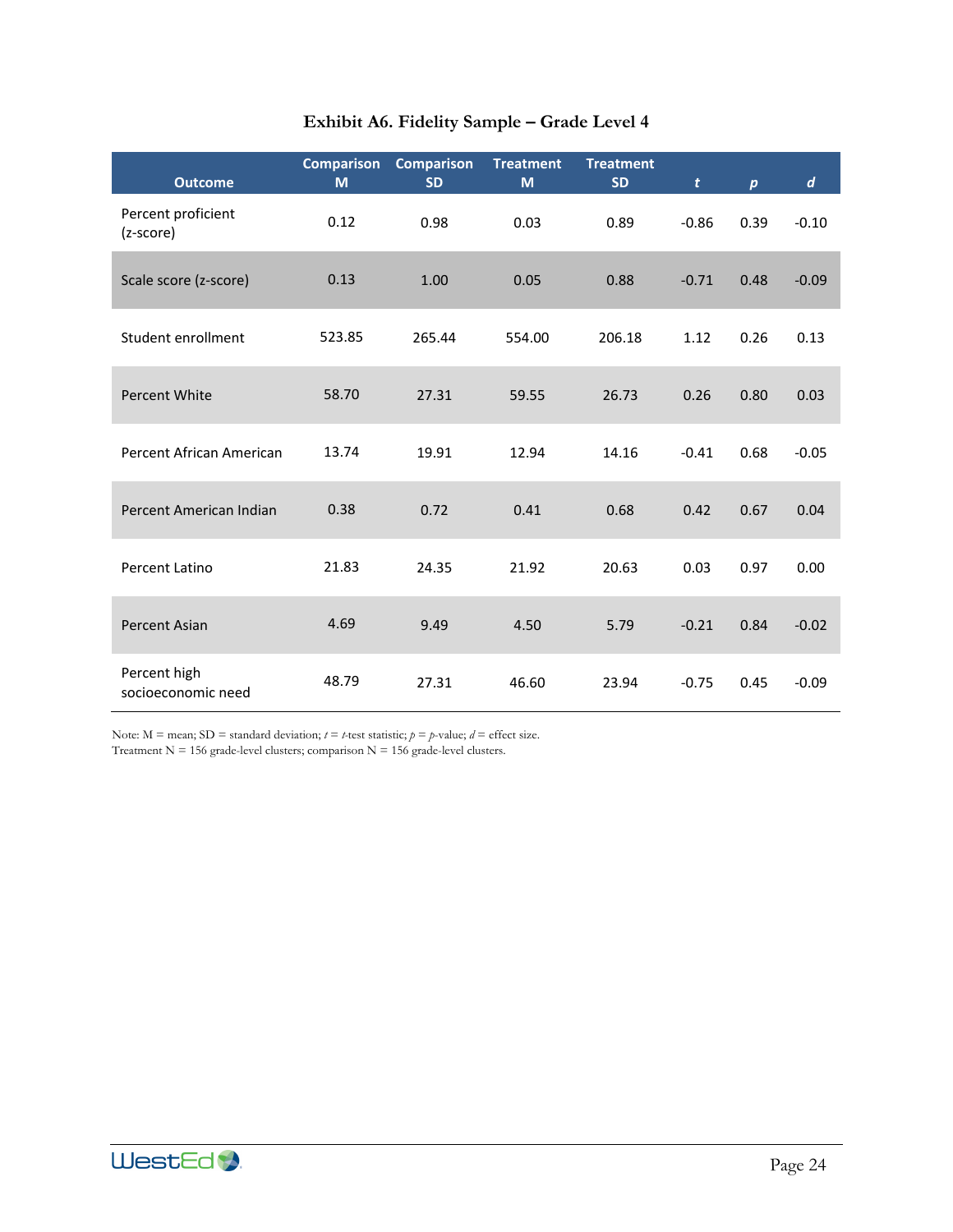<span id="page-28-0"></span>

| <b>Outcome</b>                     | <b>Comparison</b><br>M | <b>Comparison</b><br><b>SD</b> | <b>Treatment</b><br>M | <b>Treatment</b><br><b>SD</b> | t       | $\boldsymbol{p}$ | d       |
|------------------------------------|------------------------|--------------------------------|-----------------------|-------------------------------|---------|------------------|---------|
| Percent proficient<br>(z-score)    | 0.09                   | 1.02                           | 0.07                  | 0.90                          | $-0.17$ | 0.86             | $-0.02$ |
| Scale score (z-score)              | 0.10                   | 1.04                           | 0.10                  | 0.91                          | $-0.04$ | 0.97             | 0.00    |
| Student enrollment                 | 540.20                 | 264.92                         | 556.10                | 206.56                        | 0.62    | 0.53             | 0.07    |
| <b>Percent White</b>               | 57.35                  | 33.27                          | 55.60                 | 29.30                         | $-0.52$ | 0.61             | $-0.06$ |
| Percent African American           | 14.37                  | 20.66                          | 14.21                 | 15.69                         | $-0.08$ | 0.94             | $-0.01$ |
| Percent American Indian            | 0.37                   | 0.97                           | 0.39                  | 0.57                          | 0.27    | 0.79             | 0.03    |
| Percent Latino                     | 21.59                  | 23.33                          | 23.93                 | 24.50                         | 0.91    | 0.37             | 0.10    |
| <b>Percent Asian</b>               | 4.55                   | 7.73                           | 4.12                  | 5.87                          | $-0.58$ | 0.56             | $-0.06$ |
| Percent high<br>socioeconomic need | 49.23                  | 28.65                          | 49.27                 | 25.64                         | 0.01    | 0.99             | 0.00    |

# **Exhibit A7. Fidelity Sample – Grade Level 5**

Note:  $M =$  mean;  $SD =$  standard deviation;  $t = t$ -test statistic;  $p = p$ -value;  $d =$  effect size. Treatment N = 173 grade-level clusters; comparison N = 173 grade-level clusters.

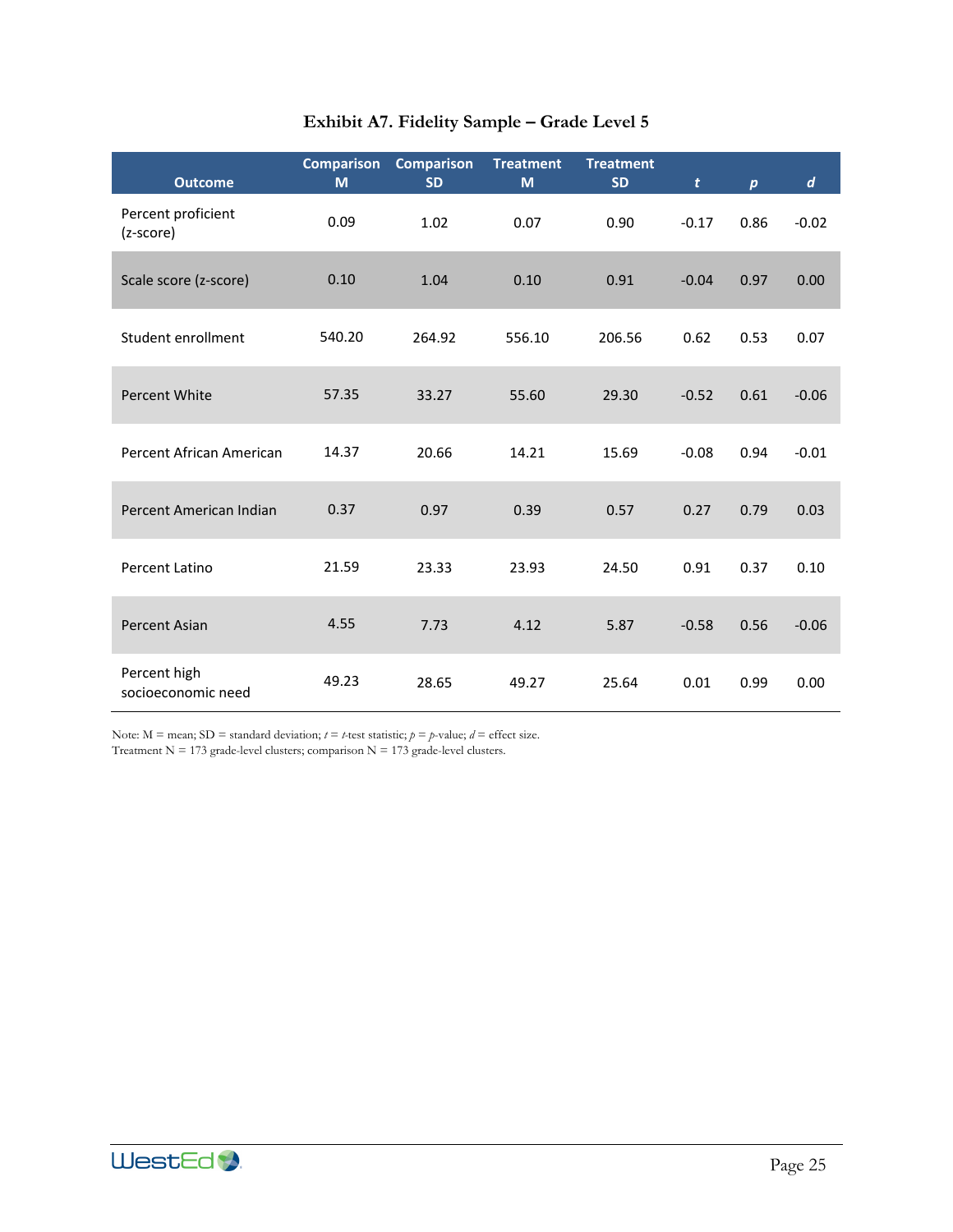<span id="page-29-0"></span>

| <b>Outcome</b>                     | <b>Comparison</b><br>M | <b>Comparison</b><br><b>SD</b> | <b>Treatment</b><br>M | <b>Treatment</b><br><b>SD</b> | t        | $\boldsymbol{p}$ | d       |
|------------------------------------|------------------------|--------------------------------|-----------------------|-------------------------------|----------|------------------|---------|
| Percent proficient<br>(z-score)    | 0.08                   | 1.04                           | 0.05                  | 0.89                          | $-0.48$  | 0.63             | $-0.03$ |
| Scale score (z-score)              | 0.09                   | 1.03                           | 0.06                  | 0.88                          | $-0.42$  | 0.68             | $-0.03$ |
| Student enrollment                 | 521.85                 | 252.45                         | 550.75                | 213.93                        | 1.95     | 0.05             | 0.12    |
| <b>Percent White</b>               | 57.01                  | 33.06                          | 59.96                 | 28.50                         | $-0.03$  | 0.98             | 0.10    |
| Percent African American           | 14.38                  | 20.92                          | 13.70                 | 15.37                         | $-0.59$  | 0.56             | $-0.04$ |
| Percent American Indian            | 0.37                   | 0.73                           | 0.40                  | 0.61                          | 0.74     | 0.46             | 0.04    |
| Percent Latino                     | 22.20                  | 24.33                          | 23.54                 | 23.40                         | 0.89     | 0.38             | 0.06    |
| <b>Percent Asian</b>               | 4.40                   | 8.13                           | 4.14                  | 5.70                          | $-57.00$ | 0.57             | $-0.04$ |
| Percent high<br>socioeconomic need | 48.51                  | 27.69                          | 47.71                 | 24.84                         | $-0.48$  | 0.64             | $-0.03$ |

# **Exhibit A8. Fidelity Sample – All Grades**

Note:  $M =$  mean;  $SD =$  standard deviation;  $t = t$ -test statistic;  $p = p$ -value;  $d =$  effect size. Treatment N = 1,132 grade-level clusters; comparison N = 1,132 grade-level clusters.

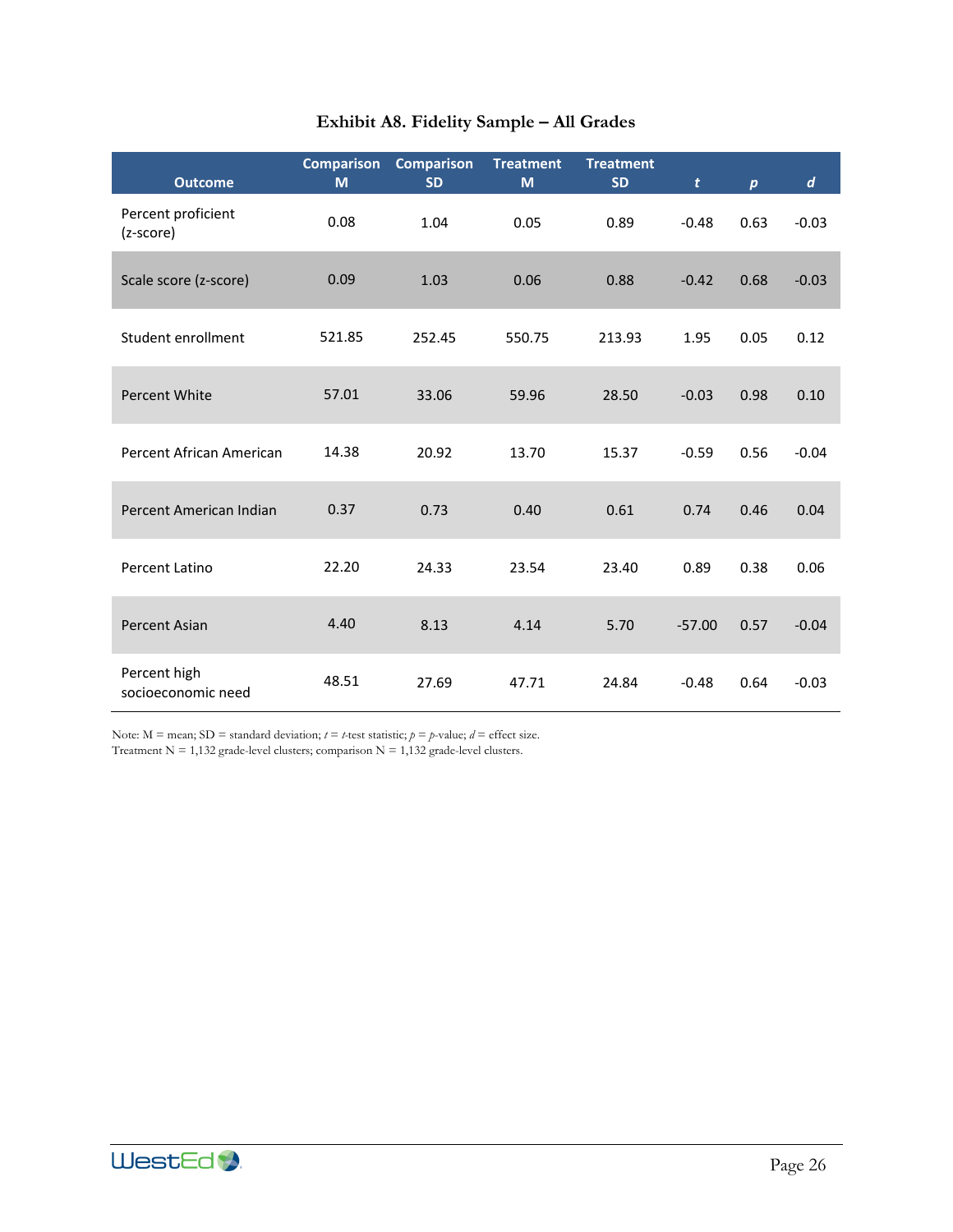# **Appendix B. Outcomes at Baseline and Follow-Up**

### <span id="page-30-0"></span>**Exhibit B1. Unadjusted Mathematics Z-Score Test Performance at Baseline and Follow-Up for All Members of the Treatment Group and the Comparison Group**

| <b>Outcome</b>        | Grade<br>level | <b>Baseline</b><br>treatment<br>M | <b>Baseline</b><br>treatment<br><b>SD</b> | <b>Baseline</b><br>comparison<br>M | <b>Baseline</b><br>comparison<br><b>SD</b> | <b>Follow-up</b><br>treatment<br>M | Follow-up<br>treatment<br><b>SD</b> | Follow-up<br>comparison<br>M | Follow-up<br>comparison<br><b>SD</b> |
|-----------------------|----------------|-----------------------------------|-------------------------------------------|------------------------------------|--------------------------------------------|------------------------------------|-------------------------------------|------------------------------|--------------------------------------|
| Scale score           | 3              | $-0.04$                           | 0.95                                      | $-0.04$                            | 1.01                                       | 0.10                               | 0.79                                | $-0.01$                      | 0.98                                 |
| Percent<br>proficient | 3              | $-0.06$                           | 0.95                                      | $-0.06$                            | 1.04                                       | 0.15                               | 0.97                                | 0.03                         | 1.08                                 |
| Scale score           | 4              | $-0.07$                           | 0.91                                      | $-0.10$                            | 0.88                                       | 0.14                               | 0.85                                | $-0.03$                      | 0.87                                 |
| Percent<br>proficient | 4              | $-0.10$                           | 0.92                                      | $-0.07$                            | 0.96                                       | 0.21                               | 0.94                                | $-0.02$                      | 1.00                                 |
| Scale score           | 5              | 0.00                              | 1.01                                      | $-0.10$                            | 1.04                                       | 0.11                               | 0.87                                | $-0.02$                      | 0.97                                 |
| Percent<br>proficient | 5              | $-0.03$                           | 0.99                                      | $-0.12$                            | 1.06                                       | 0.15                               | 0.98                                | $-0.03$                      | 1.09                                 |

Grade 3: Treatment  $N = 392$  grade-level clusters; comparison  $N = 392$  grade-level clusters.

Grade 4: Treatment  $N = 366$  grade-level clusters; comparison  $N = 366$  grade-level clusters.

Grade 5: Treatment  $N = 374$  grade-level clusters; comparison  $N = 374$  grade-level clusters.

<span id="page-30-1"></span>Note:  $M =$  mean;  $SD =$  standard deviation.

# **Exhibit B2. Unadjusted Mathematics Test Z-Score Performance at Baseline and Follow-Up for Members of the Treatment Group That Implemented ST Math With Fidelity and the Comparison Group, by Grade Level**

| <b>Outcome</b>        | Grade<br>level | <b>Baseline</b><br>treatment<br>M | <b>Baseline</b><br>treatment<br><b>SD</b> | <b>Baseline</b><br>comparison<br>M | <b>Baseline</b><br>comparison<br><b>SD</b> | Follow-up<br>treatment<br>M | <b>Follow-up</b><br>treatment<br><b>SD</b> | Follow-up<br>comparison<br>M | Follow-up<br>comparison<br><b>SD</b> |
|-----------------------|----------------|-----------------------------------|-------------------------------------------|------------------------------------|--------------------------------------------|-----------------------------|--------------------------------------------|------------------------------|--------------------------------------|
| Scale score           | 3              | 0.04                              | 0.86                                      | 0.04                               | 1.11                                       | 0.34                        | 0.78                                       | 0.01                         | 1.03                                 |
| Percent<br>proficient | 3              | 0.05                              | 0.87                                      | 0.04                               | 1.06                                       | 0.41                        | 0.84                                       | 0.04                         | 1.11                                 |
| Scale score           | $\overline{4}$ | 0.05                              | 0.88                                      | 0.13                               | 0.98                                       | 0.40                        | 0.73                                       | 0.11                         | 0.97                                 |
| Percent<br>proficient | 4              | 0.03                              | 0.90                                      | 0.12                               | 0.98                                       | 0.50                        | 0.77                                       | 0.12                         | 0.99                                 |
| Scale score           | 5              | 0.10                              | 0.91                                      | 0.10                               | 1.04                                       | 0.31                        | 0.86                                       | 0.10                         | 1.01                                 |
| Percent<br>proficient | 5              | 0.07                              | 0.90                                      | 0.10                               | 1.02                                       | 0.34                        | 0.89                                       | 0.09                         | 1.04                                 |

Grade 3: Treatment  $N = 168$  grade-level clusters; comparison  $N = 168$  grade-level clusters. Grade 4: Treatment  $N = 156$  grade-level clusters; comparison  $N = 156$  grade-level clusters.

Grade 5: Treatment  $N = 173$  grade-level clusters; comparison  $N = 173$  grade-level clusters.

Note:  $M =$  mean;  $SD =$  standard deviation.